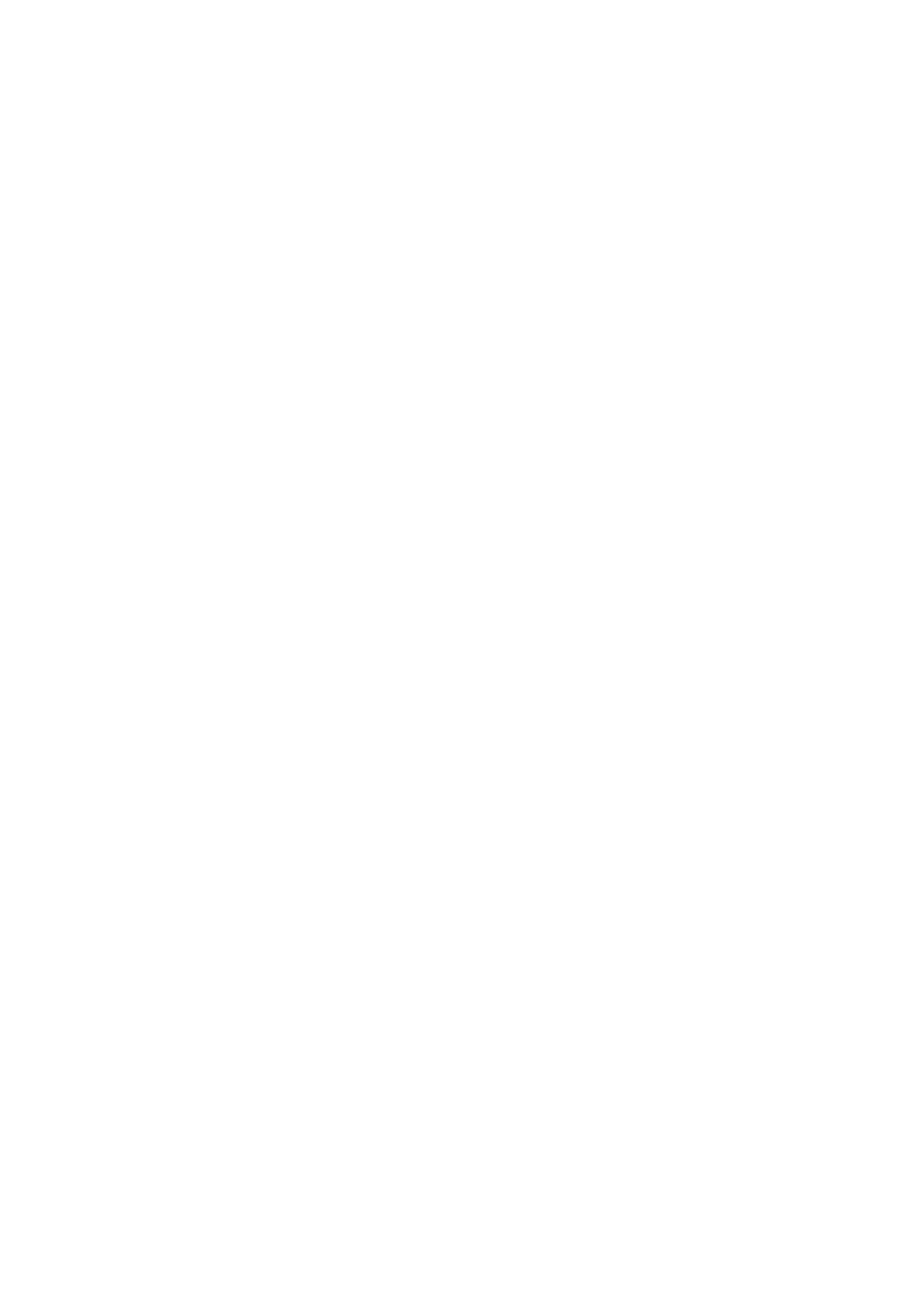

# **Achievements of local economic development initiatives in Serbia: Area-based development approach versus sectoral/issue-based development approach**

**By Irena Fiket, PhD\***

### **CONTENTS:**

- 1. INTRODUCTION
- 2. MAIN CONCEPTS
- 3. METHODOLOGY, UNAVAILABILITY OF DATA AND LIMITATIONS OF THE STUDY
- 4. PROBLEM DESCRIPTION
- 5. ANALYSIS OF THE ACHIEVEMENTS OF LED INTERVENTIONS: AREA-BASED DEVELOPMENT (ABD) AND SECTORAL/ISSUE-BASED AP-PROACH
- 5.1. ADMINISTRATIVE CAPACITIES OF LOCAL GOVERNMENTS
- 5.2. PARTICIPATORY, INCLUSIVE POLICY MAKING AND PLANNING STATISTICAL ANNEXES
- 6 CONCLUSIONS AND RECOMMENDATIONS Policy recommendations

References

- ANNEX 1
- ANNEX 2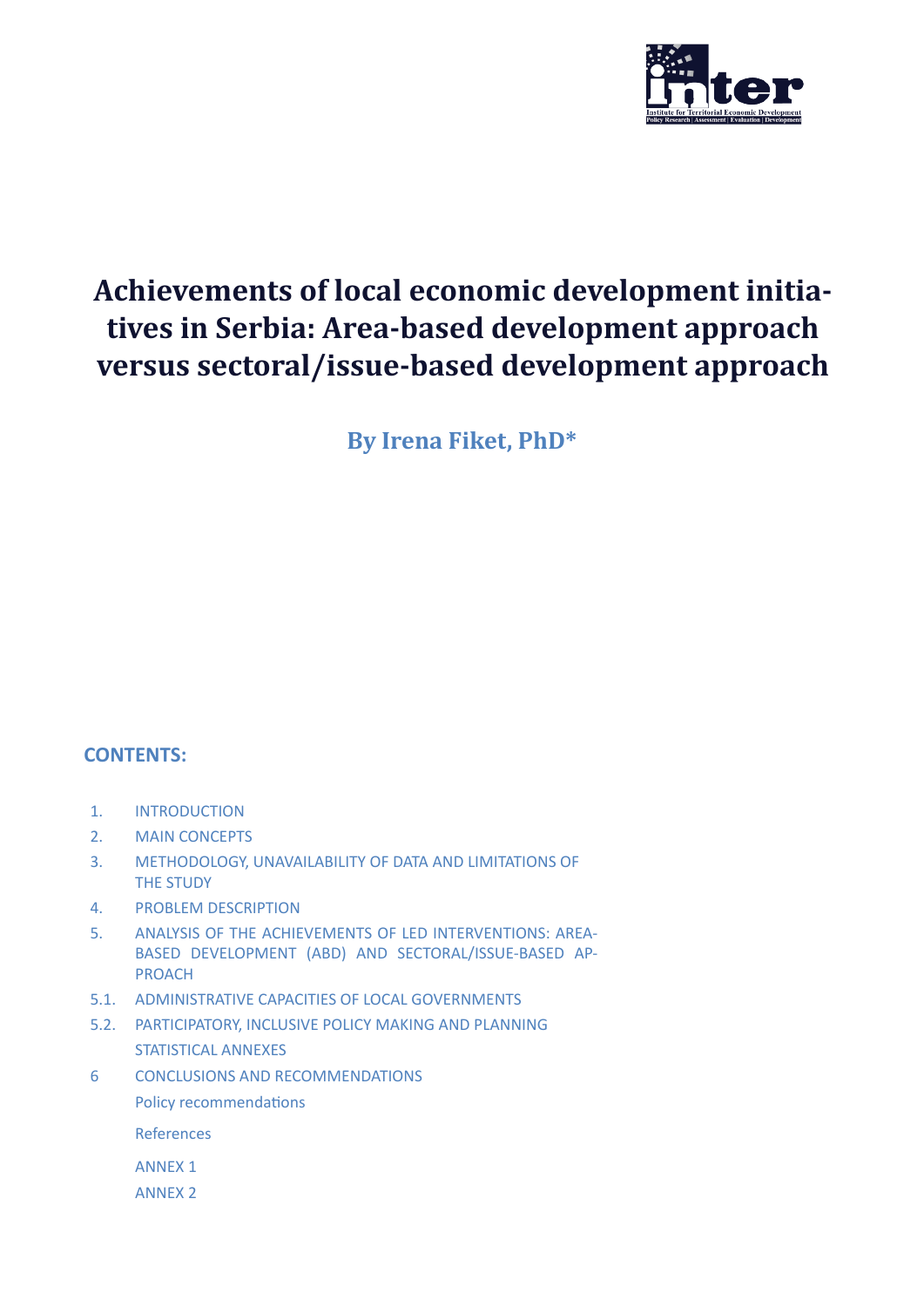#### 1. INTRODUCTION

After a decade since the beginning of intensive implementation of the variety of local economic development (LED) practices in Serbia there is certainly a need for analyses of their achievements. And while independent project evaluations tell us that LED projects implemented in Serbia usually achieve their expected results, measured in terms of project outputs, we don't know much about achievement of long-lasting transformations. Nonetheless, all development actors<sup>1</sup> agree that sustainability and achievement of long-lasting transformations is the main goal of LED projects (Serbian European Integration Office, 2013).

This paper, in fact, will analyse two main families of development approaches implemented in Serbia, Area-Based Development approach (ABD) and sectoral/issue-based approach. In examining the long-lasting transformations induced by those two types of LED initiatives, this study will focus on two indicators: administrative capacities of local governments and participatory policy making and planning. It will therefore try to answer the following questions: *Does ABD approach, when compared to sector/issue approach, prove to be better in terms of improved administrative capacities of local governments and participatory policy making?*

This paper will also discuss the difficulties for monitoring and efficient policy-making in this area created by the lack of empirical studies and overall unavailability of the data regarding LED projects in Serbia.

Since the purpose of this paper is to comparatively analyse specific achievements of ABD and sectoral/issuebased approach, it therefore addresses all LED actors interested in efficient planning of future LED projects in Serbia and elsewhere.

The paper will be structured in the following way.

The second part will define and clarify the main concepts used in this paper. The third part will expose the methodological frame of the research and provide an insight on current difficulties of the empirical research on LED activities in Serbia. Forth part of the paper will identify, describe and elaborate the nature of the problem. The fifth part will present and discuss evidence-based findings related to ABD-based and sector/issuebased initiatives. The sixth part of the paper will provide conclusion and policy recommendations based on discussion of empirical evidences presented in previous parts of the paper.

#### 2. MAIN CONCEPTS

Although there is no universally accepted definition of LED, it is usually defined as a territorial development approach that consists of a set of planned activities that aim to build capacities of the local community to improve its economic future and the quality of life for all. LED is a process in which the public, civil and private sector work together in order to identify social, economic and environmental problems and propose sustainable policies (Swinburn G, Goga, S. and Marphy, F., 2006). LED perceives the territory not only as physical and sectoral locus, but also as network of social relationships that could and should be used as resources (Andy Pike, A Rodriguez Pose, John Tomaney, 2006). By focusing on subnational levels of government LED reduces the complexity in managing development problems. LED today focuses on planned and sustainable development activities that aim to improve the quality of life of the entire local community including the poor and marginalized groups. By taking into account economic, social and environmental factors and focusing upon local needs, LED aims to create a sustainable local community that is able to survive global competition (Andy Pike, A Rodriguez Pose, John Tomaney, 2006). The focus on local needs and inclusive planning made this approach very suitable as a framework for the aid for the developing and underdeveloped countries.

Another important difference between LED and traditional approaches to economic development (such as national industrial policy or initiatives that support small and medium-sized enterprises) is that LED combines diverse methods to local economic development into one integrated holistic model. The fact that LED endorses different methods to local development gives rise to diffusion of variety of different LED approaches, both in theory and in practice.

*<sup>1</sup> There are three main types of development actors considered in this study: international donors (bilateral and multilateral), non-state development actors (civil and private sector organisations), local and national authorities including regional development agencies.*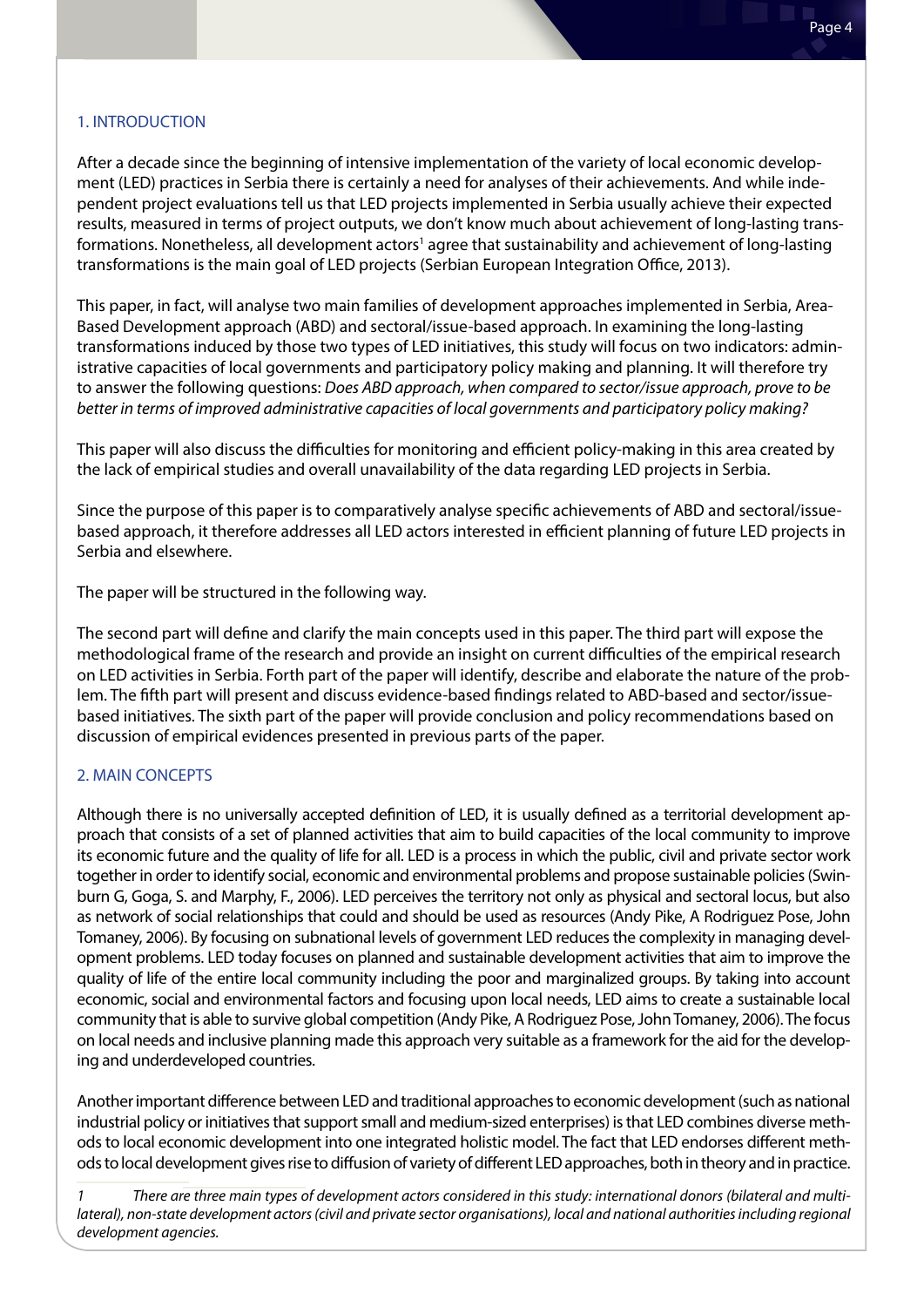ABD and sectoral/issue-based approaches represent two main families of approaches used by development actors in different countries so far. While the sectoral/issue based projects, as their name clearly states, focus on a single problem or a sector that can be treated in different ways, ABD projects use an inclusive, participatory and flexible approach to treat specific geographical area in an integrated way.

ABD is based on actions designed to suit specific local needs and local competitive advantages and it can be defined as an approach which targets specific geographical areas characterized by a particular complex development problem, through an integrated, inclusive, participatory and flexible approach (Harfst, 2006). While treating different development problems it integrates several sectors within coordinated and coherent strategy at defined territory. An area characterized by particular development problems should be treated in an integrated way, advocates ABD approach (Vrbensky, R., 2009).

On the other hand, it should be noted that, even though in this paper sector approach and issue approach are classified within a single category, they differ in some features. Before all, the sector approach usually consists of not stand-alone aid projects while the issue approach, instead, is mostly, but not always, limited to single development actions.

#### 3. METHODOLOGY, UNAVAILABILITY OF DATA AND LIMITATIONS OF THE STUDY

The research is based on comparative analysis of the sample of 9 municipalities; five of them have been receiving long-term ABD assistance and four did not.

Empirical analysis relies on the following data: project documents, project evaluation reports and all other relevant documents (secondary data), and primary data (perceptions, views and opinions of development actors and target groups). This implies that a detailed analysis of the documents was followed by the field work, during which the data were collected through interviews and focus groups. Initial intention was to collect the data that would allow objective measurements of the achievements of LED projects, such as numbers of partnerships created in the municipality for example, but, as explained later in the text, that information was not available. It follows that the main findings are based on perceptions, views and opinions of interviewed actors. The persons that participated in focus groups and interviews were selected according to the following design: first, the persons in charge of LED offices in selected municipalities were contacted and following their recommendations other relevant local actors were invited to take part in the focus groups. As far as other development actors are concerned, the main donor agencies and national development actors were contacted and interview was held with all those who accepted. For the list of the interviewed persons see Annex 2.

After a detailed analysis, the following local self-government units (municipalities) were selected as a part of the test, ABD treated group: Leskovac, Surdulica, Nova Varoš, Novi Pazar and Sokobanja. Quasi control group, treated primarily with sectoral/issue-based approach was composed of Alibunar, Svilajnac, Loznica and Vrnjačka Banja. Main criteria that were taken in consideration in the process of selection of units of the test group (treated with ABD assistance) and of quasi control group (not treated with ABD assistance) were: Number of inhabitants (in 2002); Level of economic development (average wage and unemployment rate measured in 2002); and Turnout in local elections (due to the unavailability of the data for 2002 I rely on the data from 2004). In some cases additional criteria are also used, as in the case of Vrnjačka Banja.

Test group received long-term ABD support provided to local self-government units by international development agencies. The units included in test group sample benefited from ABD assistance for at least five years. ABD assistance was received through some of the following initiatives: EU PROGRES, Municipal Improvement and Revival (MIR), Municipal Development in South West Serbia (PRO) 1 and 2, Peace Building and Inclusive Economic Development of South of Serbia (PBILD), Regional Socio-Economic Development Programme (RSEDP), Municipal Support Programme (MSP NE), The Community Revitalization through Democratic Action (CRDA), Sustainable Local Development Project (SLDP), Municipal Support Programme (MSP) and Municipal Economic Development in the Danube Region (GIZ-KWD).<sup>2</sup>

*2 Cross-Border Cooperation Programmes can also be considered as a special type of ABD approach. However, due to the inclusion of areas that are not a part of Serbia, this programme presents important specificities.*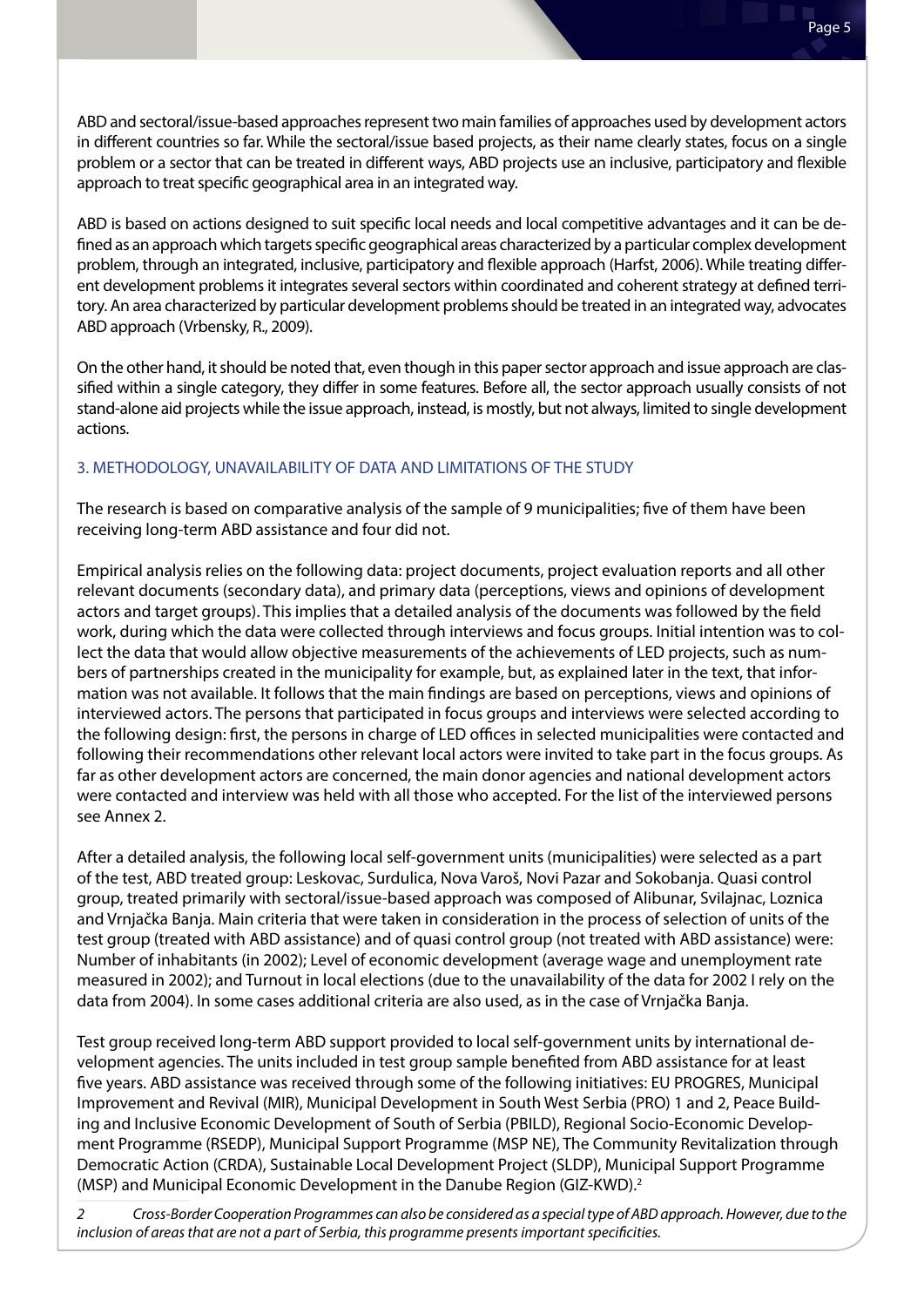On the other hand, the quasi control group did not benefit from any of those projects, with exception of Vrnjačka Banja that participated in SLDP program and was, through CRDA project, assisted in drafting of the LED strategy. Vrnjačka Banja, in fact, was included in the sample because of structural similarities it has with Sokobanja, which is included in the test group. At the same time, all the municipalities included in the quasi control group benefited from, on average, 15 sectoral/issue-based projects funded by national and local authorities while these numbers are significantly lower in case of the test group (on average 5 sectoral/issue based projects were implemented in test group municipalities)<sup>3</sup>.

Since, as we saw, all municipalities in Serbia received some kind of LED assistance, the comparison between two groups is not perfect but is considered valid enough to provide ulterior confirmation of the findings that are advanced after the analyses of ABD treated group.

Furthermore, it was very infrequently possible to classify projects in the above defined categories of interest, ABD and sector/issue-based approaches, even after the analyses of main project documents since very often international development actors, as expected, do not define precisely the approach they are using. As far as national donors are concerned, the lack of precise definition of LED that is accepted by the authorities creates additional problems in identification of LED projects. Classification of projects in ABD and sector/issue-based categories was, for the purpose of this research, initially based on geographical dispersion of development interventions as the only available useful proxy and only in the later stages of the research the validity of classification was tested and confirmed through information obtained by development actors included in the sample.

With regard to the use of both approaches, ABD and sector/issue-based one, there is a notable scarcity of data and empirical studies. Before all, there is no such a thing as comprehensive list of all LED interventions, and their characteristics, implemented in Serbia that would allow their precise analyses and classification. As for LED projects funded by national and local authorities, the only available database, although still not completed, is the one compiled by Standing Conference of Towns and Municipalities (SKGO). In the case of LED projects promoted by international development agencies, besides the SKGO database, the Information System for Coordination of the Development Assistance to the Republic of Serbia (ISDACON)<sup>4</sup> contains the data on donations received from 2000. However, ISDACON system that was supposed to be used in the initial phase of the research, proved to be, for the purpose of this research, unpractical in many aspects and also an unreliable source of information since some of the projects are not registered in its database. Besides, the main information on the content and achievements of projects are absent in ISDACON database.

The information related to implementation of development interventions, its effects, overall influence and impact were often unavailable also due to the lack of institutional memory of development actors and efficient system of conservation of project documents. In fact, in most of the cases, development actors, both national and international, do not possess project documents of implemented projects while Internet presentations of the majority of development interventions are not available soon after the project closure. The main documents, such as *Project Proposals, Project Fiche* or *Terms of Reference*  that provide a detailed description of the purpose and structure of the interventions are also in many cases absent. At the same time, due to the frequent fluctuation of workforce within donor organisations and agencies as well as within self-government units, their institutional memory is very weak. Once the project is finished, its staff moves to different organisations or positions, very often changing the working field (joining other sectors, public or private sector as well). Furthermore, some of the interviewed development actors had only partial picture of the projects and were not sufficiently informed about all project activities and its overall achievements.

Hence, not only the information that describe and explain the purpose, structure and planned activities of the projects (and that are contained in project documents) are very often not available, but the information on project implementation and results are also rarely accessible. The only systematically

*3 I would like to thank SKGO for sharing their databases on LED projects with me.*

*4 ISDACON is established by the Department for Planning, Programming, Monitoring and Reporting on EU and Development Assistance.*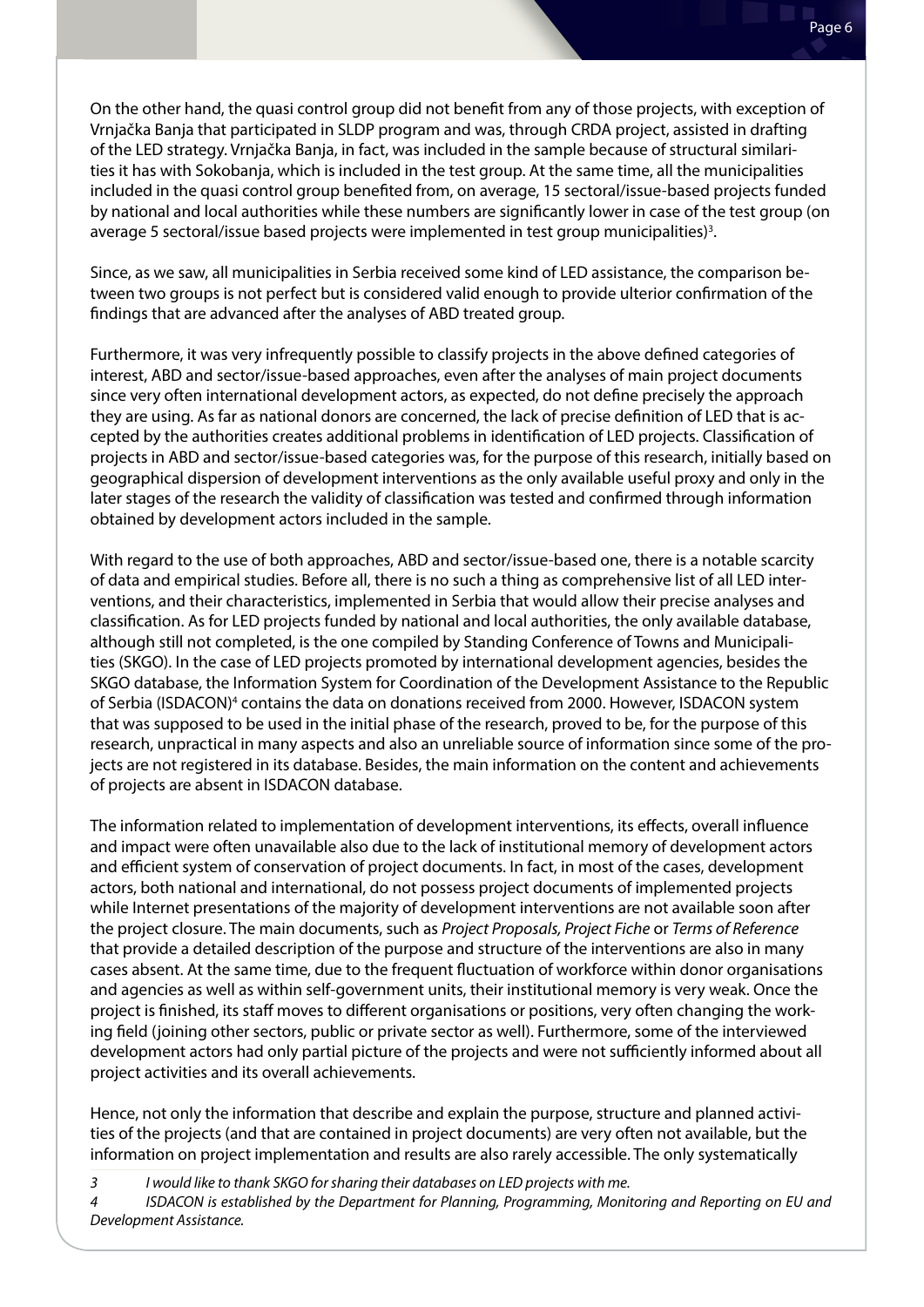available information related to impact of LED projects in Serbia can be found in evaluation reports of single projects. Although useful, evaluations deal with achievements mainly in terms of measureable outputs of single projects in specific moments of the project development (midterm or final evaluations) and are not approaching long lasting transformations of LED activities measured in terms of administrative capacities of local governments and participatory policy making. It should be noted, therefore, that the unavailability of the data is negatively influencing not only the planning of future LED projects and strategies but also the validity of the results of this research.

#### 4. PROBLEM DESCRIPTION

Since the Thessaloniki Summit (2003), donor assistance to Serbia begins to be conceived as a support to the socio-economic development and structural reforms, coherently with the framework of the European integration process.<sup>5</sup>Before the Summit, donors' support to Serbia was mostly focused on the satisfaction of the basic needs of the country, i.e. humanitarian aid. After the Summit, development projects were intensively promoted, financed by the European Union (EU) and bilateral donors such as USAID<sup>6</sup>, SDC<sup>7</sup>, Sida<sup>8</sup>, ADA<sup>9</sup>, Government of the Kingdom of Norway and the Kingdom of Denmark and many others (Mijačić, 2012). The shift from humanitarian to development aid<sup>10</sup> actually allowed the promotion of LED approach. Until that moment LED was, in its practical terms, an unfamiliar concept in Serbia. International development agencies are, in fact, responsible for its introduction in Serbian political life. Nonetheless, legal recognition of local economic development as a function of Serbian local governments took place only in 2007 when Article 20 (paragraph 1, item 9) of the Local Government Act<sup>11</sup> started to regulate the self-governing competences of decentralized units in Serbia. The LED approach could, and this is also formally recognized by national and local authorities as well as international donors, bring important socio-economic improvements in Serbia. Besides, LED approach strengthens the role of local authorities which is significant for Serbia given that around 70 per cent of the EU acquis should be implemented at local level. In this sense, the reinforcement of the local authorities represents one of the necessities, although not formal requirements, of the Republic of Serbia within the framework of European integration process and is indispensable for the improvement of decentralisation process.

It has been a decade since the beginning of implementation of different LED interventions in Serbia, but no systematic study has been done so far which analyses different types of development assistance and their achievements. The only available empirical study that approaches this issue offers us a classification of LED activities that various international donors promoted in Serbia. It read as follows<sup>12</sup>: Projects covering the overall territory of the Republic of Serbia (national projects); Projects covering regions that are not connected in a territory (so called geographically dispersed projects); and Projects including municipalities with connected territories (geographically concentrated projects) (Mijačić, 2012). This classification matches, with some exceptions, the division between sectoral/issue based approach and ABD approach defined previously. Since the geographical proximity of treated localities is a necessary prerequisite of the ABD approach, geographical distribution of the projects was considered as a valid proxy for identification of the area-based development category at the initial stages of research. Most of the LED projects implemented in Serbia sponsored by the international donors used ABD approach, even though it was rarely defined as such in project documents.

- *6 USA Agency for International Development*
- *7 Swiss Agency for Development and Cooperation*
- *8 Swedish International Development Cooperation Agency*
- *9 Austrian Development Agency*

*10 Development aid can be defined as the assistance, concessional in character, to the countries and territories that is provided by official agencies, including state and local governments, or by their executive agencies and that have the promotion of the economic development and welfare of developing countries as its main objective. See also definition of Official development assistance (ODA) provided by Development Assistance Committee (DAC) of the Organisation for Economic Co-operation and Development (OECD)*

*11 "Official Gazette of RS", no. 129/2007*

*12 No other categorization of LED activities in Serbia is provided by the practitioners and researchers by now.*

*<sup>5</sup> Serbian European Integration Office, (2011), Ten Years of Development Assistance to the Republic of Serbia*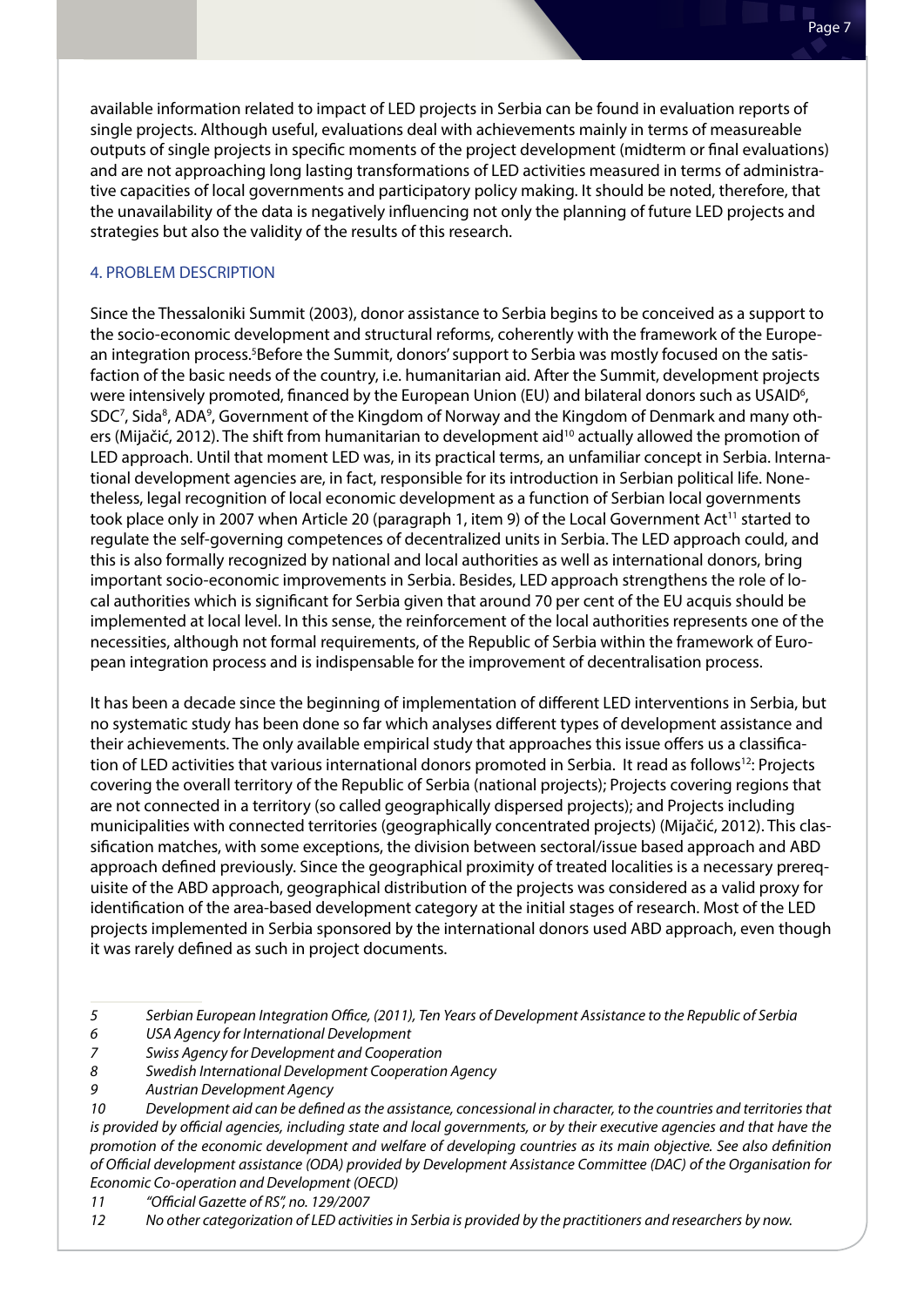A comprehensive list of LED interventions supported by international donors will be included in Annex 1. They covered mainly municipalities with complex development problems located in Southwest, South and East Serbia. ABD approach uses the geographic area as the main entry point for intervention, rather than an issue or a sector. One of the emblematic examples of ABD interventions implemented in Serbia is EU PROGRES. It is the largest area-based developmental project in Serbia which covers 25 municipalities in the South and South West of Serbia. It focuses on four components: good governance (which is a cross-cutting theme underpinning the whole project); municipal management and development planning; social, economic and environment infrastructure; and public awareness and branding of the South and South West Serbia. This project clearly defines itself as ABD and consists of a variety of interconnected activities that through holistic approach aim to improve the overall living conditions in the area. EU PROGRES is implemented by the United Nations Office for Project Services (UNOPS) and it is supported by the EU and the Government of Switzerland.13

As for LED projects funded by national or local authorities we know that they always classify as sectoral/ issue projects although it was not possible to create a comprehensive list of all LED projects implemented in selected municipalities. The most valuable information, that allowed the classification of projects in sectoral/issue group, were obtained from the incomplete database on LED projects compiled by the Standing Conference of Towns and Municipalities. The classification of projects was, in the second phase of research, confirmed through interviews.

This research focuses on long lasting transformations induced by LED interventions: In this research they are operationalised by two indicators: administrative capacities of local governments and participatory policy making.

While administrative capacities refer to the abilities of local authorities to efficiently plan and implement LED policies, inclusive, participatory policy making and planning leads to successfully formulated policies based on local expertise that increase the chances of development of local ownership of LED projects.

In general, developed administrative capacities of local governments are proved to be good predictors of sustainability of LED projects (Evans et al., 2006). Administrative capacities such as effective governance institutions and skilled staff furthermore enable the possibility to attract funds and support from other donors. Besides, developed administrative capacities of local governments reinforce their absorption capacities. At the same time, participatory, inclusive policy making and planning that assume the participation of a variety of local social actors in implementation and planning of LED projects proved to be a very important factor in achieving long lasting transformations and sustainability (Singer, 2009). The understanding of the common interest that is formulated through participative approach may ultimately result in creation of collective bodies that promote common interest of local community (Amin and Thrift, 1994).

#### 5. ANALYSIS OF THE ACHIEVEMENTS OF LED INTERVENTIONS: AREA-BASED DEVELOPMENT (ABD) AND SECTORAL/ISSUE-BASED APPROACH

This section presents the analysis of the achievements of ABD approach and sectoral/issue-based approach in a comparative manner. Due to the lack of objective data, the analysis is mainly based on perceptions of interviewed local actors. It focuses on the development of administrative capacities of local governments and participatory policy making and planning, which are considered as some of the most important aspects of long lasting transformations of socio-economic contexts in which LED initiatives are taking place.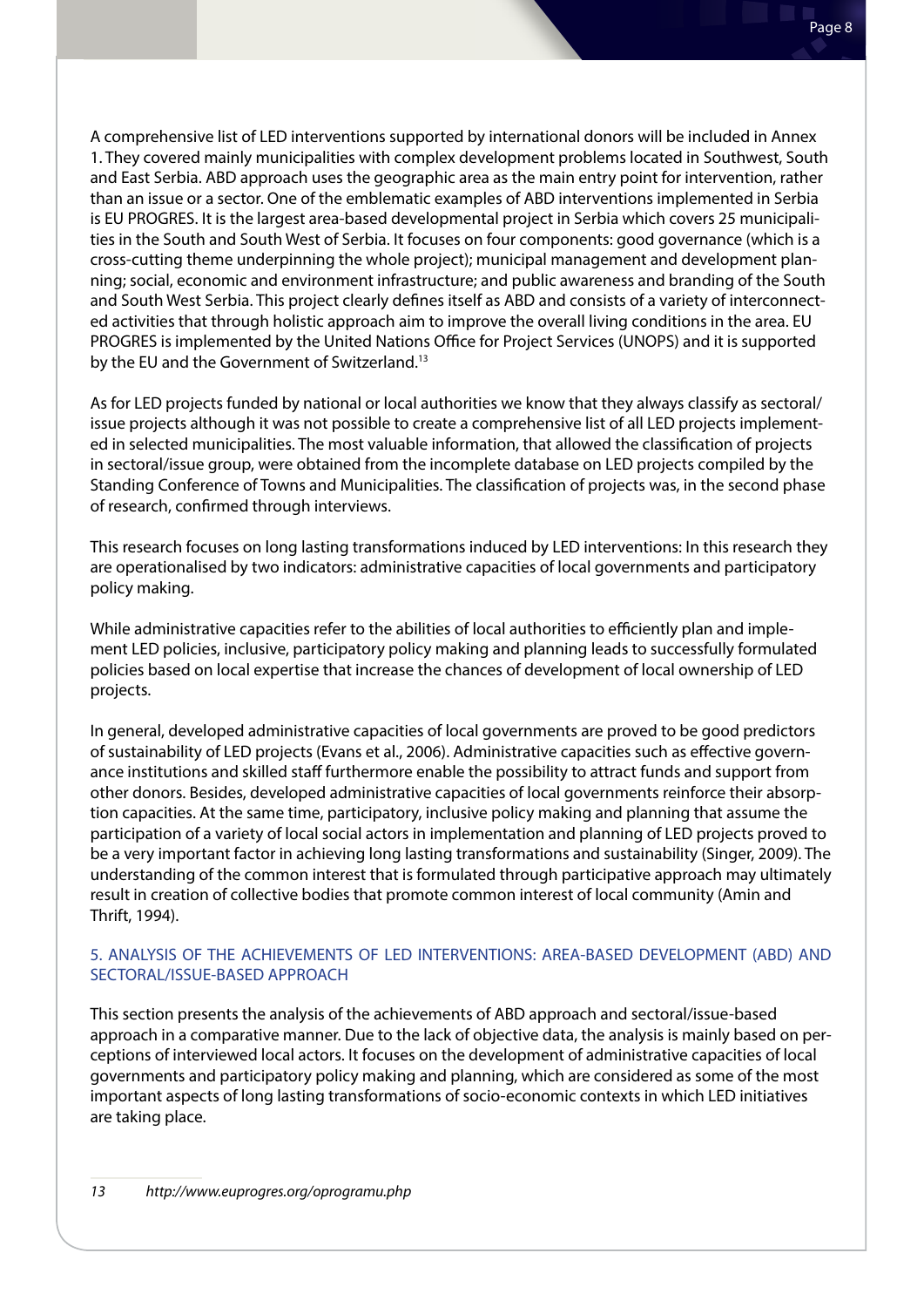#### *5.1. Administrative capacities of local governments*

Establishment of LED offices, restructuring of existing institutions and development of new administrative structures and procedures (management and institutional strengthening) as well as training of personnel (human resource development) represent some of the main activities that development actors promote and support in order to develop administrative capacities of the local governments. The establishment of LED offices in Serbia was done through both, ABD and sectoral/issue-based approach. One of the most important sectoral/issue projects that is responsible for establishment of LED offices is Municipal Economic Growth Activity (MEGA)<sup>14</sup> promoted by USAID. More precisely, MEGA is responsible for creating 32 LED offices in Serbia. According to the data obtained from SKGO and interviewed development actors, the assistance in drafting LED strategic plans and land inventory databases was provided mainly through sectoral/issue-based approach. Together with creation of LED offices, those actions represent the first steps and a prerequisite of further improvement of overall LED of the locality.

However, according to local development actors, sectoral/issue-based approach, when used after the establishment of basic LED structures and procedures, as mentioned above, did not prove to be equally efficient. Before all, human resources development, as a fundamental part of administrative capacities of local governments, was, through sectoral/issue-based approach improved only partially and for specific purposes. The ABD assistance, instead, was much more appreciated by all local development actors (local authorities, civil and private sector).The continuous physical presence of development agencies in the treated area that allowed direct and frequent contact with local actors, through variety of connected projects, is underlined as the most important factor of human resources development. The knowledgetransfer process from donors was basically facilitated by their closeness and possibility to reach them when needed. The most frequently cited example of successful projects, in this regard, is EU PROGRES. Many local actors reported that the most valuable advancement of administrative capacities occurred when personnel from development agencies came in their offices and helped them to solve actual problems. But not only "learning by doing" process was promoted through ABD projects, in some cases this closeness and continuity increased familiarity with donors and trust in their intentions. Furthermore, the social actors of municipalities that participated in ABD projects feel more confident in their capabilities to manage LED projects.

#### *5.2. Participatory, inclusive policy making and planning*

The ABD approach showed clear advantage when compared to sectoral/issue-based approach when it comes to promotion of inclusive, participatory procedures. Implementation of ABD projects always includes a plurality of social actors and therefore, through practice, it promotes collaboration between various local actors.

Local community's capacity to cooperate and awareness of necessity to work together is, according to the majority of interviewed actors, built through direct engaging in the process of implementation of ABD projects. In ABD treated municipalities, local authorities better recognize the need to engage with civil and private sector in order to benefit from their knowledge and gain their support that is necessary for efficient implementation of development policies. This awareness, in some cases, allowed the introduction of new, more efficient management procedures into local institutions and organization. The example of Novi Pazar is illustrative in this regard; when planning or implementing new development policy, one of the first steps is to identify possible civil or private sector partners. Increased interaction amongst development agencies, local institutions, civil society organizations and other social actors and the creation of partnerships in a local area represents one of the key legacies of ABD approach. On the

*14 It should be mentioned that MEGA represent hybrid project given that it focus only on one sector, namely the promotion of business friendly environment was the main goal of the project while it consisted in variety of interconnected activities within treated areas. In terms of hard results, the outcome –of MEGA can, among others, be measured by 32 LED offices, 24 Citizen Assistance Centers and 23 LED strategic plans.*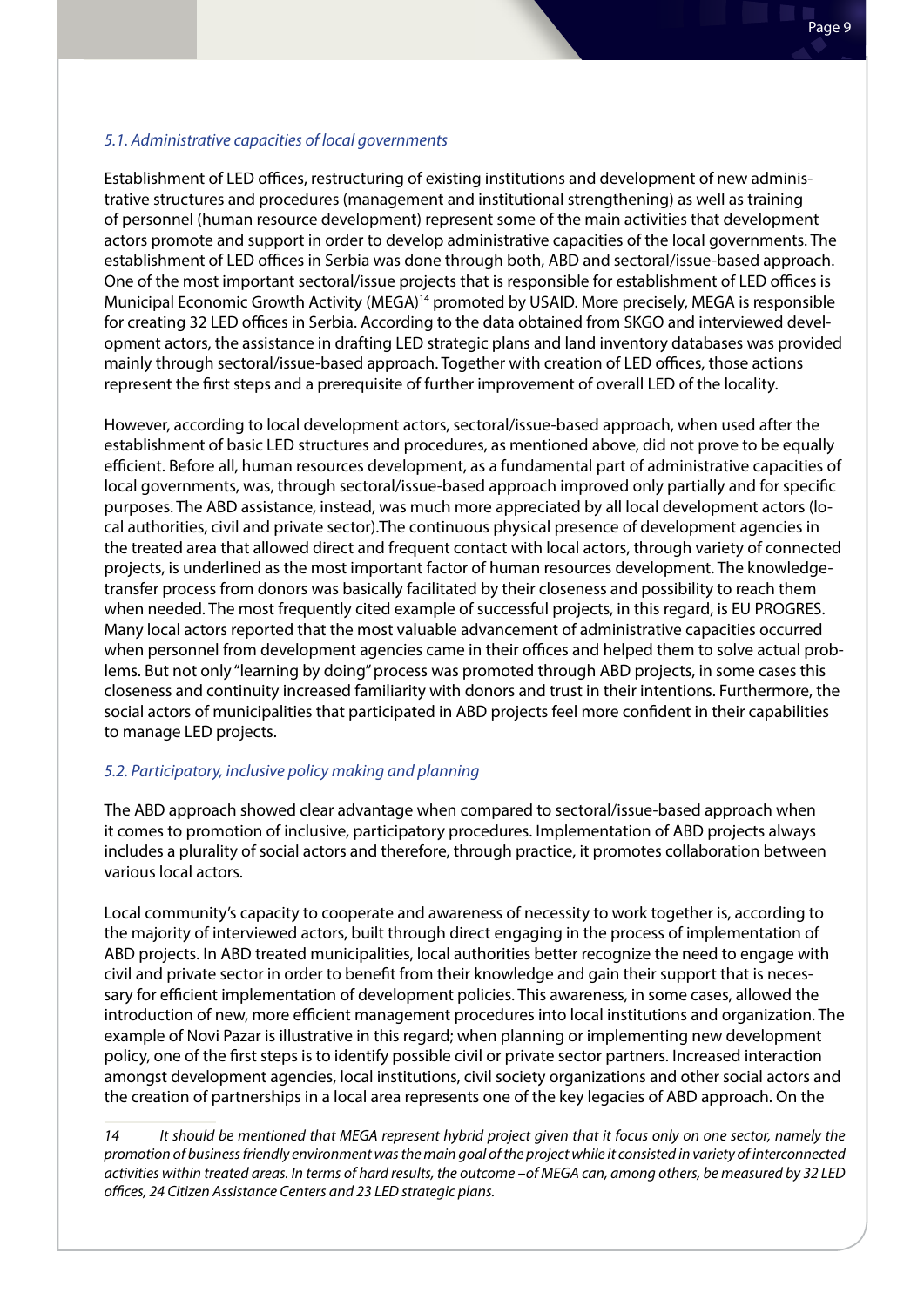other hand, sectoral/issue-based approach promoted creation of functional partnerships but focused and limited on the specific issues or sectors. Those partnerships are usually strong only during project interventions, while their sustainability after the project closure is low.

Overall, the empirical data confirm that ABD approach stimulates awareness of the need to include variety of non-state social actors in LED processes. This is also proven by critical attitude of local social actors towards inclusion of local community only in the later phases of LED process. More precisely, it was underlined that the local community should also participate in initial phases of LED, such as framing and formulating of development priorities. In this way, they claim, the level of ownership would become higher, influencing positively the sustainability of LED interventions.

The participation of national government structures within the process of planning of LED activities (vertical governance), should be improved, according to the local actors. The matching of local goals with national priorities and capacities, that actually allows feasibility and sustainability of LED projects, is sometimes very weak in projects promoted by international donors. However, concerning this aspect, it should be noted that the coordination between national government and donors should be improved in the cases of all LED activities.

#### 6. CONCLUSIONS AND RECOMMENDATIONS

Even though LED projects started to be intensively promoted since 2003 and local economic development becomes the jurisdiction of Serbian local governments in 2007, there is a systematic lack of empirical data that would allow understanding of long lasting transformations strengthened by LED projects. Lack of data, in fact, results in little conclusive evidence. As a consequence, empirical studies that would enable efficient planning of future LED interventions are difficult to accomplish without considerable resources. The study here presented represents only a small step towards better understanding of ABD and sectoral/issue approaches in terms of their potential to achieve the long lasting transformations.

As for improvement of administrative capacities, we saw that the basic prerequisites of overall improvement of LED, such as opening of LED offices, were created through using both, sectoral/issue-based approach and ABD approach. Still, ABD proved to be more successful in this regard given that human resources development was facilitated by integrated approach and physical presence of a development (or implementing) agency at the target territory. Through ABD projects problems are treated in an integrated way and with the inclusion of local social actors (public, civil and private). However, according to the local actors, the involvement of the local community in LED projects needs to be pushed forward; it should be foreseen also in the phase of planning and not only in phase of implementing projects.

Working closely with development agencies in a variety of interconnected projects, local authorities enhanced the awareness of the need to collaborate with all the actors of local community in order to successfully plan and implement LED projects. Focus group findings speak in support of the thesis that mutual understanding between social actors improved in the case of ABD treated municipalities. This is a very important finding since it represent the first step towards the definition of the common interest that in the future could lead to the shared vision of LED within an area. On the other hand, it seems that the particularistic (sector or issue) focus of partnerships that were created within sectoral/issue-based development projects did not stimulate a broader understanding between social actors. The collaboration of the public, private and civil sector, which goes beyond specific issues or sectors, strengthens democratic capacities of those actors. Needless to say that strengthening of democratic capacities of social actors is very significant from the perspective of a broader political objective of democratization of Serbia.

Nonetheless, it was emphasised that the frequent fluctuation of staff within local self-government administration, that is characteristic for municipalities in Serbia, weakens the achievements in human resource development. Local elections that often bring change of political representatives usually results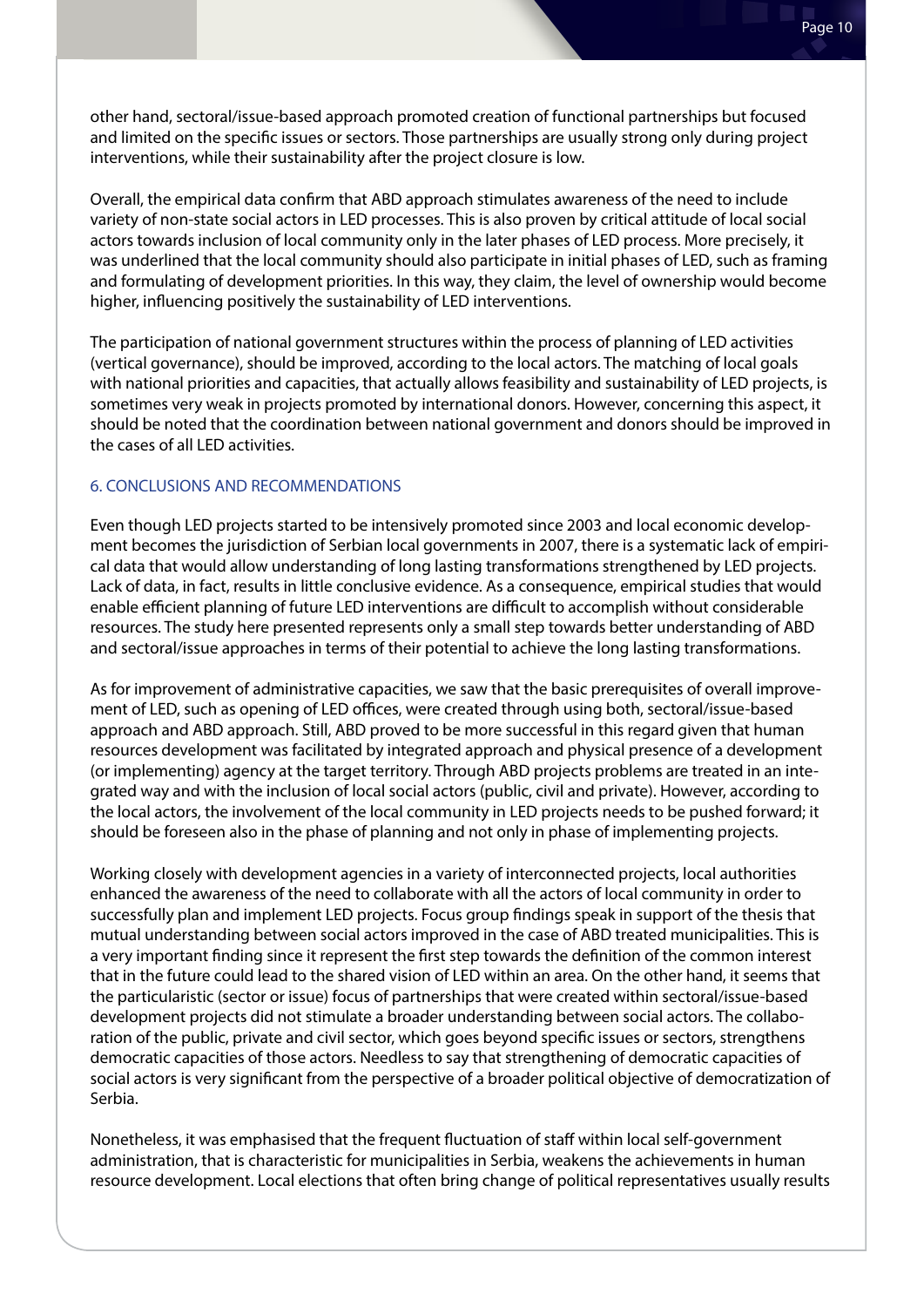in replacement of trained local governments' staff and improved administrative capacities and collaborative potential rarely remain within local institutions. Due to this fact institutional learning is unfortunately very limited and restricted to civil and private actors.

At the same time, limited achievements of long lasting transformations are also explained by the lack of knowledge on "how things work in practice" that leads international donor to make wrong assumptions about, for example, efficient implementation of the existing regulatory framework. ABD approach, given the physical presence of development agency in the treated area and the flexibility that consists in the modification of the planned action when needed, shows better results in this respect.

#### Policy recommendations

This policy research identifies and recommends 4 main proposals for international and national development partners to consider:

*Build a reliable, complete and functional database of LED projects* in order to effectively engage in planning of development policies and strategies<sup>15</sup>. Due to the lack of data, the achievements and effects, strengths and weaknesses, as well as best practices of LED projects will remain unknown and therefore the future LED projects cannot benefit from accumulation of knowledge. As already mentioned, ISDACON database proved to be not very functional while also, given that it was not its purpose, does not contain information on LED projects funded by national authorities. SKGO database, although very advanced, consists of information on projects duration, financial resources, donors and does not contain other substantial information on LED initiatives. Related to the last point, the SKGO database should be improved by adding information such as projects content, development partners involved and project achievements. Besides, due to the lack of institutional memory and frequent fluctuations of the LED staff, a comprehensive list of persons that participated in the project would be very useful as a database from which to select individuals to interview for the future research. Since all development actors have much to gain from adopting an approach of formulating policies based on empirical evidence, this recommendation speaks to all of them. However, it should be underlined that, given their authority and competency, the central national authorities are the most capable to provide the guidelines related to the data collection and storage. At the same time, jurisdiction over the coordination of data collection and storage, with international donor institutions and organisations as well as with municipalities and their organisations, would be more functional if delegated to regional development agencies as intermediary organisations. In that case, however, analytical potential of regional development agencies, as well as municipalities, should be improved.

*Use ABD approach since it takes in consideration local context and actors.* This recommendation speaks to all donor institutions and organisations that are involved in planning and implementing of LED projects. ABD perceives the territory not only in its geographical terms but also as a system of interconnected social, economic and environmental aspects which proved to be more successful in improving administrative capacities and collaborative potential through participatory policy making and planning. Differently than sectoral/issue approach, it emphasizes the importance of the synergies that can be created between diverse development activities in a specific territory. It encourages consolidation of the local knowledge and trust between development actors as well as ownership over the development projects.

It is highly recommended to development agencies to establish an office at the treated area since the physical presence of development agencies (or their development partners) in targeted area and the stability of their engagements is proved to be the main explanation of success of ABD approach.

*Include local development actors (local authorities, private and civil sector) in the process of identification and definition of priorities of national or international projects that target LED.* Coming straight from local devel-

*<sup>15</sup> Even though the main purpose of this research was to compare main approaches of LED in terms of their achievements, this recommendation is considered as the most significant given the severe shortcomings that, due to the lack of data, influence empirical research of this topic in Serbia.*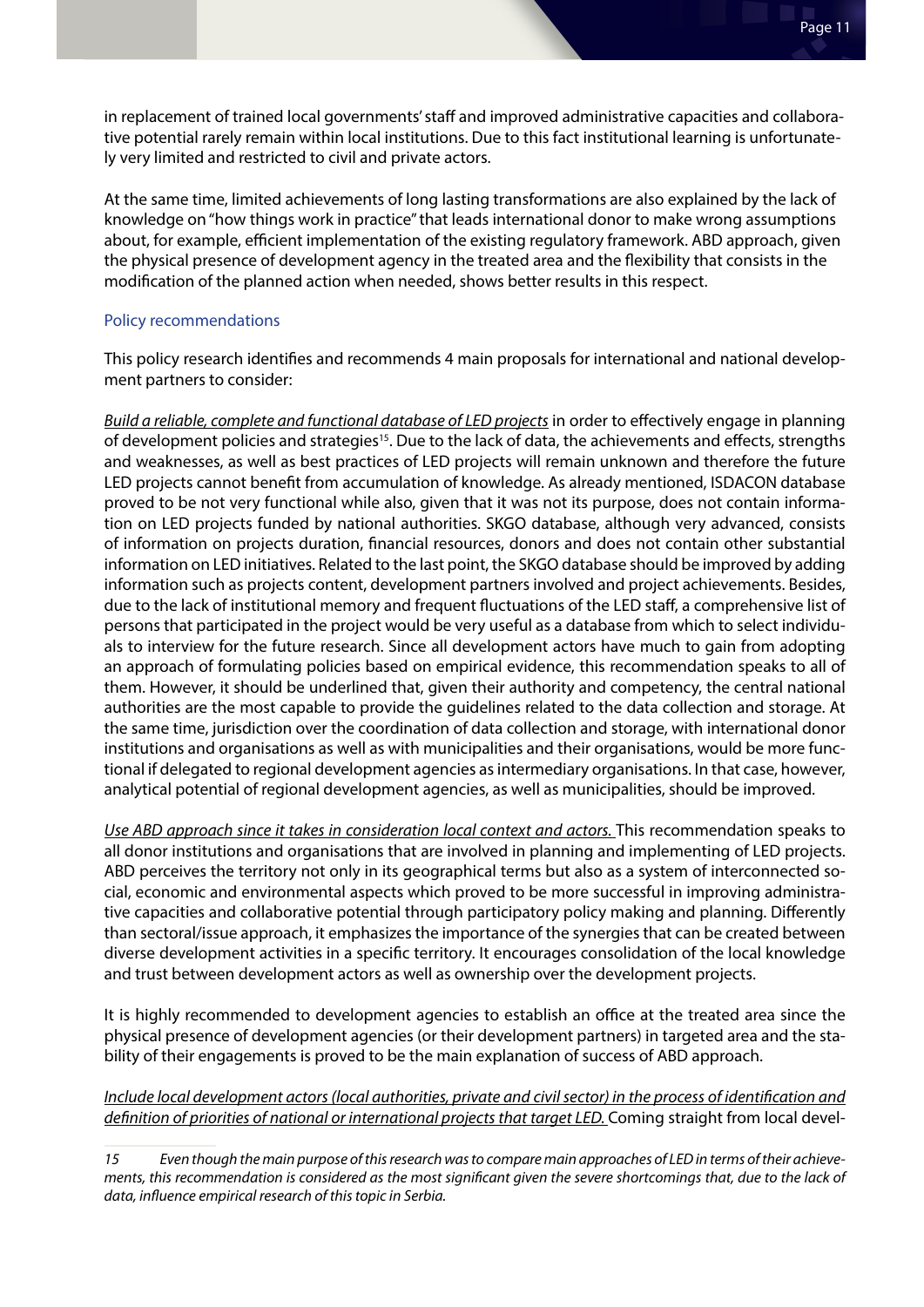opment actors, this recommendation is directed to international development agencies and national authorities. Before all, LED projects funded by international development agencies can significantly benefit from ownership that local community can gain over the projects that follow the priorities they themselves defined. Linking local knowledge closely to planning of development projects leads to efficient and sustainable LED projects.

#### *Create the mechanism that will ensure that acquired, theoretical and practical, knowledge on LED remains within the structure of local institutions and organizations*

Skilled and committed officers and politicians are very important in terms of capacity building of LED offices and interested organizations, serving as the vital connection between public, private and civil sector. The insufficient consideration of political instability that affects Serbian municipalities through frequent changes of local government staff, including those previously specialized in LED, threaten the sustainability and overall achievements of development actions. Since all national development actors (central and local authorities as well as regional agencies and civil and private sector) need to contribute to the implementation of this policy recommendation, it is therefore necessary to provide a platform for their discussion that will result in a precise solution regarding the implementation of recommendation. Regional development agencies, given their role as intermediates between central and local, can be very useful in coordinating this phase.  $\blacksquare$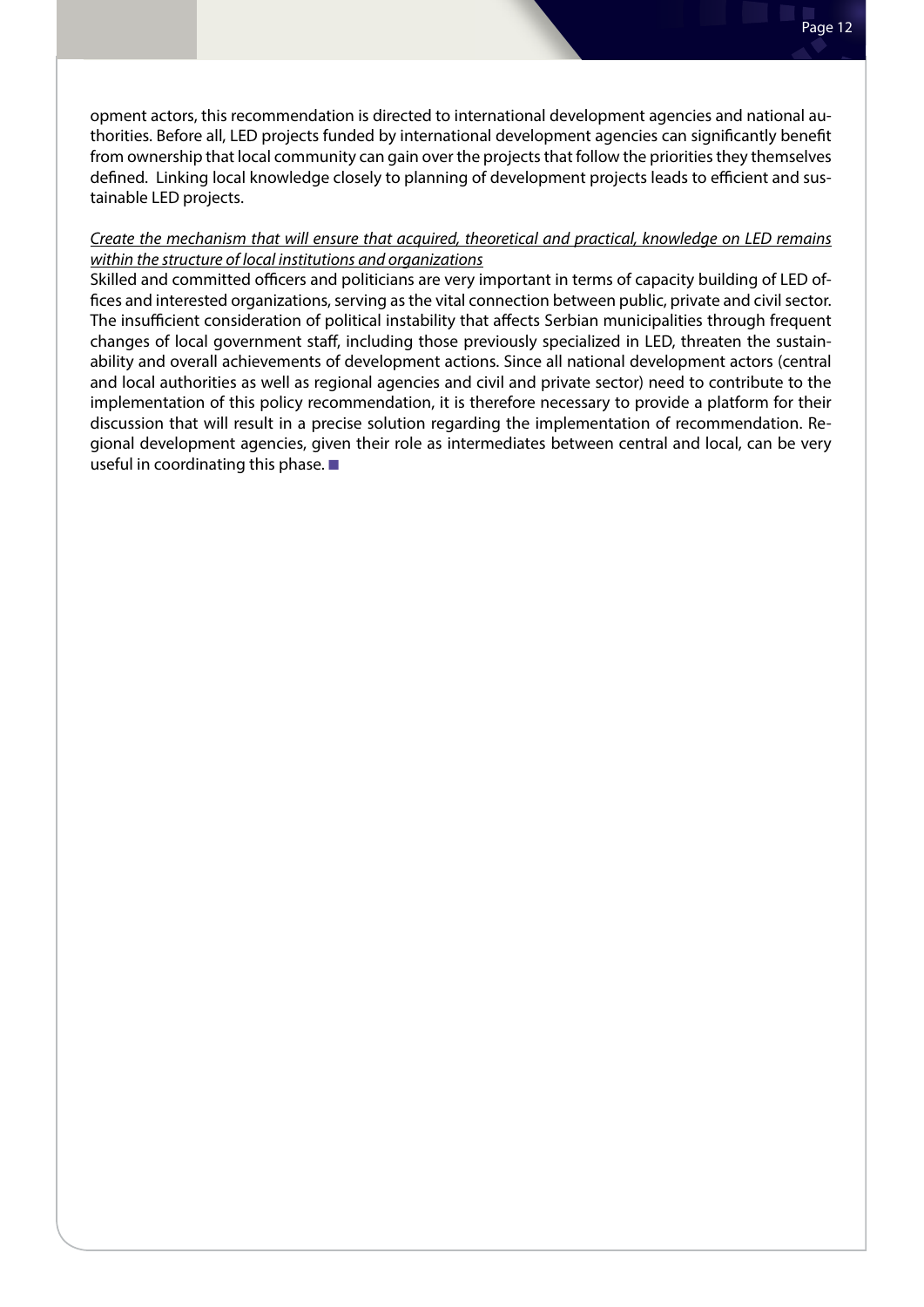#### References

A. Amin and N. Thrift (1994), "Living in the Global", in Globalization, Institutions and Regional De-velopment in Europe, A. Amin and N. Thrift (eds) Oxford University Press.

Swinburn G, Goga, S. and Marphy, F., Local Economic Development: A Primer – Developing and Implementing Local Economic

Development Strategies and Action Plans, the World Bank, 2006.

Serbian European Integration Office, 2011, Ten Years of Development Assistance to the Republic of Serbia

Harfst, J. (2006) A Practitioner's Guide to Area-Based Development Programming, United Nations Development Programme, Bratislava

Mijacic D. (2012) A decade of local economic development in Serbia: lessons for the future, Policy Brief, Institute for Territorial Economic Development (InTER)

http://www.lokalnirazvoj.org/upload/Publication/Documents/2014\_01/Policy\_brief\_decenija\_LERa\_web\_ENG.pdf

Dejan Vucetic (2012) Law and Politics Vol. 10, No1, pp. 25 - 41. Review Article ... ENHANCING. LOCAL ECONOMIC DE-VELOPMENT IN REPUBLIC OF SERBIA

Local and Regional Development Andy Pike, A Rodriguez Pose, John Tomaney Routledge (2006).

Integrated Area Development Projects: Working Towards Innovation and Sustainability Jenny Cameron, Nancy Odendaal and Alison Todes, Urban Forum, Vol. 15, No. 4, October-December 2004, p 311-339

Bob Evans, Marko Joas, Susan Sundback, Kate Theobald (2006), Governing local sustainability, Journal of Environmental Planning and Management, Vol. 49, Iss. 6.

Integrated Area Development Projects: Working Towards Innovation and Sustainability Jenny Cameron, Nancy Odendaal and Alison Todes, Urban Forum, Vol. 15, No. 4, October-December 2004, p 311-339

Evaluation of effectiveness and efficiency of development assistance to the Republic of Serbia per sector, 2013, Serbian European Integration Office (SEIO).

http://www.lokalnirazvoj.org/upload/Publication/Documents/2013\_09/Final\_Evaluation\_of\_Effectiveness\_and\_Efficiency.pdf )

Sector-Wide Approaches (SWAps) http://bznet/IntraPIF/c\_109494.pdf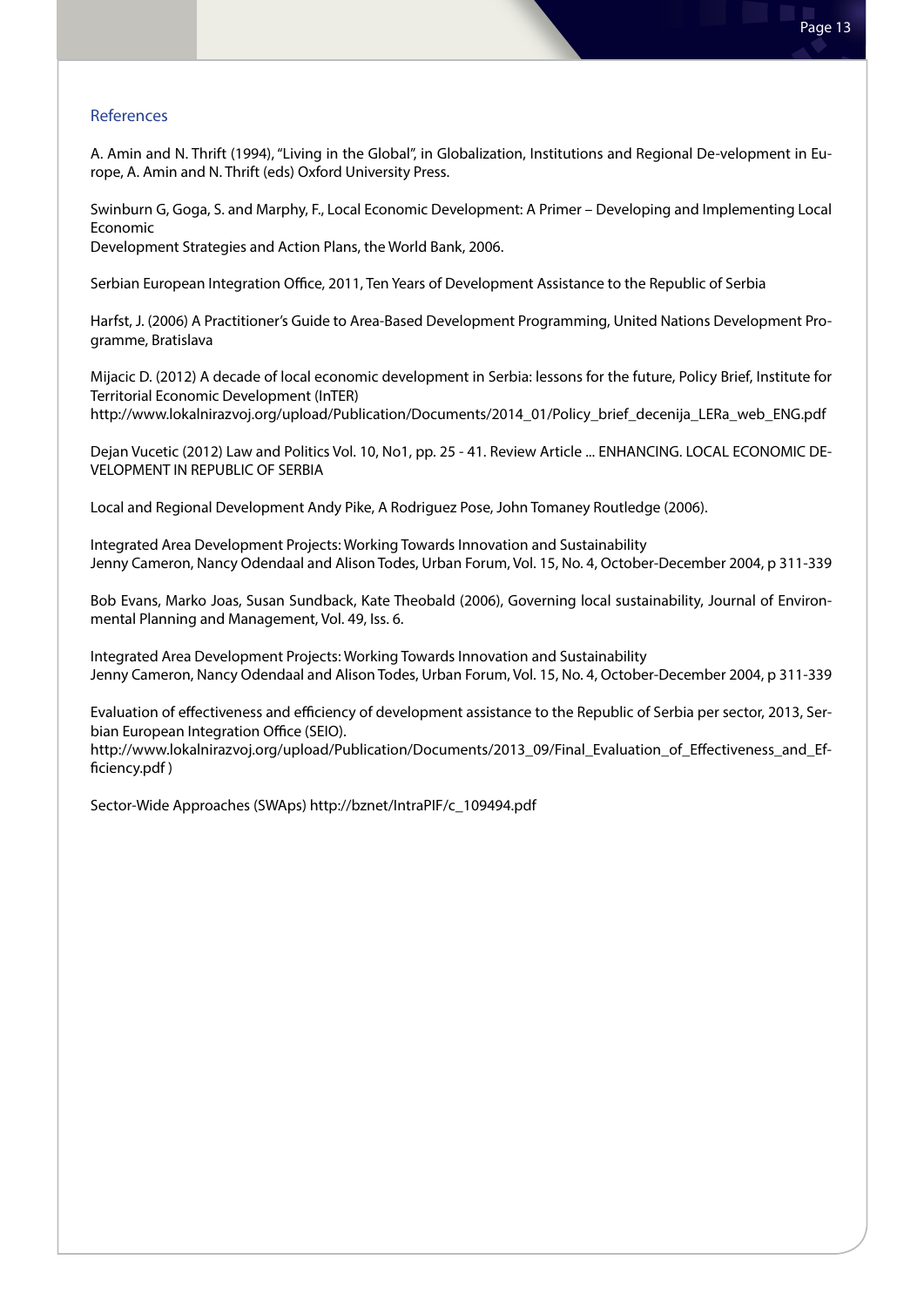# Annex 1. Comprehensive list of LED interventions supported by international donors

| Donors     |                                         |                                                                                                          |            |                             |                                | Time period |      |      |      |      |      |      |      |      |      |      |      |      |
|------------|-----------------------------------------|----------------------------------------------------------------------------------------------------------|------------|-----------------------------|--------------------------------|-------------|------|------|------|------|------|------|------|------|------|------|------|------|
|            |                                         | Project                                                                                                  |            | Geographically<br>dispersed | Geographically<br>concentrated | 2001        | 2002 | 2003 | 2004 | 2005 | 2006 | 2007 | 2008 | 2009 | 2010 | 2011 | 2012 | 2013 |
| Multidonor | Norveška,<br>ADA and RS*<br>EU, Sida,   | Municipal Improvement and Revival<br>Programme (MIR) 1 and 2                                             |            |                             | $\sqrt{}$                      |             |      |      |      |      |      |      |      |      |      |      |      |      |
|            | EU, SDC<br>and RS                       | Municipal Development Programme<br>(PRO)                                                                 |            |                             | $\sqrt{}$                      |             |      |      |      |      |      |      |      |      |      |      |      |      |
|            | EU, SDC<br>and RS                       | European Partnership with Municipali-<br>ties (EU PROGRES)                                               |            |                             | $\sqrt{}$                      |             |      |      |      |      |      |      |      |      |      |      |      |      |
|            | Norveška,<br>Sida, SDC,<br>MDG-F and RS | Peacebuilding and Inclusive Local Devel-<br>opment (PBILD)                                               |            |                             | $\sqrt{}$                      |             |      |      |      |      |      |      |      |      |      |      |      |      |
|            |                                         | EU Exchange (I, II, III)                                                                                 | $\sqrt{ }$ |                             |                                |             |      |      |      |      |      |      |      |      |      |      |      |      |
|            |                                         | <b>MSP IPA 2007</b>                                                                                      | $\sqrt{ }$ |                             |                                |             |      |      |      |      |      |      |      |      |      |      |      |      |
|            | $\Xi$                                   | MISP (MIASP, MISP CARDS2006 i MISP<br>IPA2008)                                                           | $\sqrt{ }$ |                             |                                |             |      |      |      |      |      |      |      |      |      |      |      |      |
|            |                                         | <b>RSEDP</b>                                                                                             |            |                             | $\sqrt{}$                      |             |      |      |      |      |      |      |      |      |      |      |      |      |
|            |                                         | RSEDP2                                                                                                   | $\sqrt{ }$ |                             |                                |             |      |      |      |      |      |      |      |      |      |      |      |      |
|            |                                         | <b>MSP NE</b>                                                                                            |            |                             | $\sqrt{}$                      |             |      |      |      |      |      |      |      |      |      |      |      |      |
|            |                                         | <b>IPA CBC</b>                                                                                           |            |                             | $\sqrt{ }$                     |             |      |      |      |      |      |      |      |      |      |      |      |      |
|            | USAID                                   | <b>CRDA</b>                                                                                              |            |                             | $\sqrt{ }$                     |             |      |      |      |      |      |      |      |      |      |      |      |      |
|            |                                         | CRDA-E                                                                                                   |            |                             | $\sqrt{ }$                     |             |      |      |      |      |      |      |      |      |      |      |      |      |
| Donatorski |                                         | <b>MEGA</b>                                                                                              |            | $\sqrt{ }$                  |                                |             |      |      |      |      |      |      |      |      |      |      |      |      |
|            |                                         | <b>SLDP</b>                                                                                              |            |                             | $\sqrt{}$                      |             |      |      |      |      |      |      |      |      |      |      |      |      |
|            | <b>SDC</b>                              | MSP I                                                                                                    |            | $\sqrt{ }$                  |                                |             |      |      |      |      |      |      |      |      |      |      |      |      |
|            |                                         | MSP II, III                                                                                              |            |                             | $\sqrt{ }$                     |             |      |      |      |      |      |      |      |      |      |      |      |      |
|            |                                         | Private Sector Development in South-<br>west Serbia                                                      |            |                             | $\sqrt{}$                      |             |      |      |      |      |      |      |      |      |      |      |      |      |
|            |                                         | Private Sector Development in South<br>Serbia                                                            |            |                             | $\sqrt{ }$                     |             |      |      |      |      |      |      |      |      |      |      |      |      |
|            | ADA                                     | Strategic Partnership in Support of the<br>Economic Development of Vojvodina                             |            |                             | $\sqrt{ }$                     |             |      |      |      |      |      |      |      |      |      |      |      |      |
|            |                                         | Support to Sustainable Regional Devel-<br>opment of Jablanica and Pčinja Districts                       |            |                             | $\sqrt{}$                      |             |      |      |      |      |      |      |      |      |      |      |      |      |
|            | $\frac{N}{G}$                           | Municipal Economic Development in<br>the Danube Region                                                   |            |                             | $\sqrt{}$                      |             |      |      |      |      |      |      |      |      |      |      |      |      |
|            | 입<br>보                                  | Programme of Support to entrepreneur-<br>ship Development and Socially Vulner-<br>able Population Groups |            |                             | $\sqrt{ }$                     |             |      |      |      |      |      |      |      |      |      |      |      |      |
|            | Danska                                  | <b>LEDIB</b>                                                                                             |            |                             | $\sqrt{}$                      |             |      |      |      |      |      |      |      |      |      |      |      |      |

*\*RS - Vlada Republike Srbije*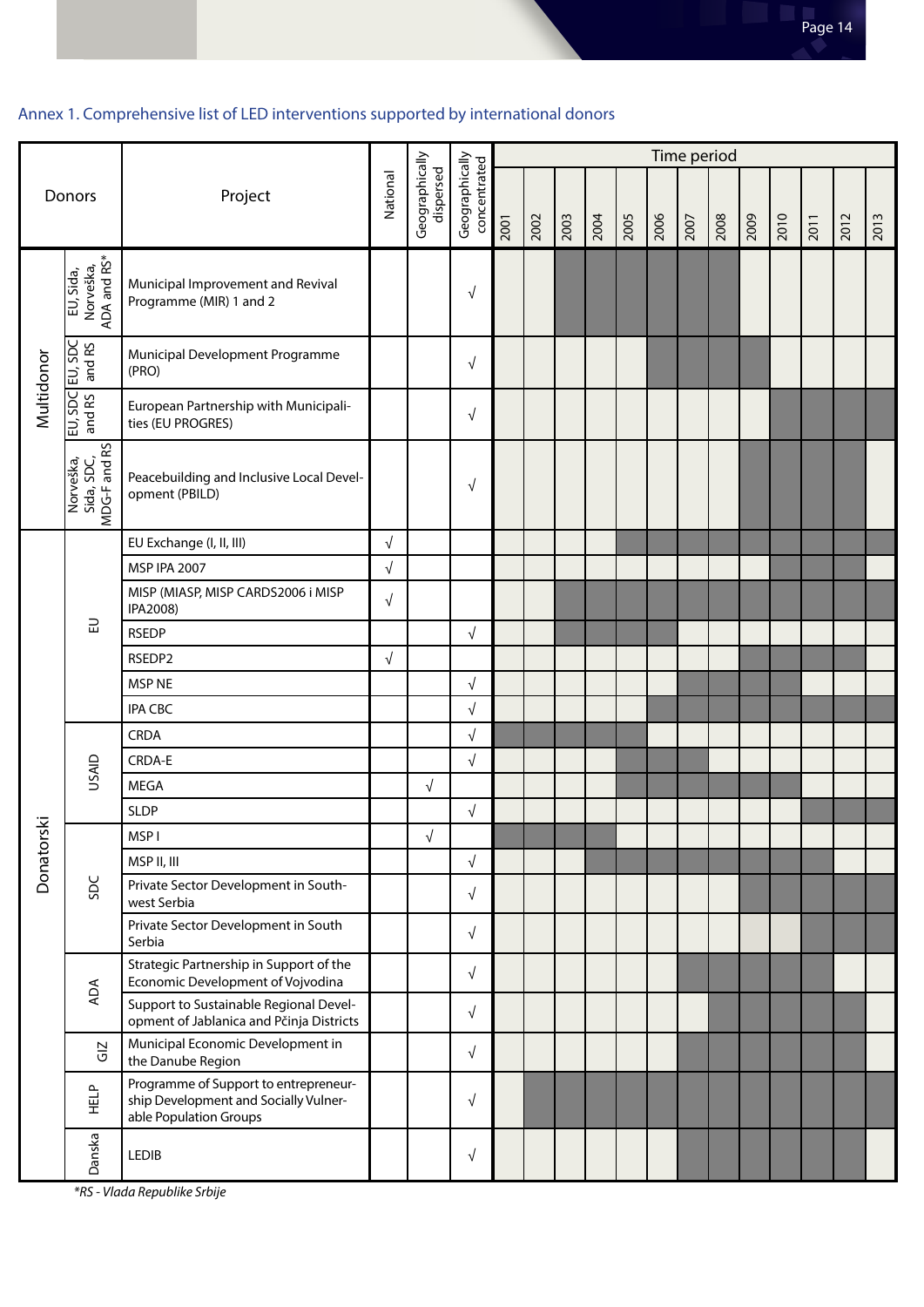| <b>FIRST NAME</b><br><b>LAST NAME</b><br><b>INSTITUTION/ ORGANISATION</b><br><b>POSITION</b><br>Director of the Municipality's Development<br>Aleksandar<br>Ristin<br><b>Municipality ALIBUNAR</b><br>Fund, Head of LED Department<br>President<br><b>Association "Lider" ALIBUNAR</b><br>Mihajlo<br>Jezdić<br>Nikolić<br>Ljiljana<br>Head of LED Department<br><b>Municipality LOZNICA</b><br><b>Municipality LOZNICA</b><br>Zoran<br>Kaitović<br>Associate for Agriculture<br>Associate in the Office for Urban Planning<br>Municipality LOZNICA<br>Petrović<br>Lara<br>Danijela<br>Milutinović<br><b>Associate for Tourism</b><br>Municipality LOZNICA<br>Kapetanović<br><b>Municipality LOZNICA</b><br>Associate for Economic Development<br>Ivana<br>Lučić<br>Youth Office<br><b>Municipality LOZNICA</b><br>Bojan<br>Teodorović<br>Youth Creative Club LOZNICA<br>Mirjana<br>President<br>Glišić<br>Tanja<br>Head<br>Youth Department LOZNICA<br>Municipality NOVA VAROŠ<br><b>Đokić</b><br>Marijana<br>Manager of the LED Office<br>Živko<br>Department for Economy and LED<br>Kolašinac<br>Senior Associate for Project Development<br>NOVA VAROŠ<br>and Implementation<br>Fahrudin<br>Koničanin<br><b>Associate for SMEs</b><br>Municipality NOVI PAZAR<br>Suljević<br>Municipality NOVI PAZAR<br>Faruk<br><b>Assistant Mayor</b><br>Ćorović<br>Director of the Legal Department of the<br><b>Municipality NOVI PAZAR</b><br>Rasim<br>Public Utility Company "Water Supply and<br>Sewerage System"<br>Deputy Head of Department for Protection<br>Malina<br>Plojović<br>Municipality NOVI PAZAR<br>at Work<br>NGO "Civic forum" NOVI PAZAR<br>Halilović<br>Alija<br>President<br>DH-Šarenka-<br>KC "Damad" NOVI PAZAR<br>Zibija<br>President<br>pić<br>Amela<br>Eminović<br>Head of LED Office<br><b>Municipality NOVI PAZAR</b><br>Žikić<br>Head of the Department for Economy and<br>Department for Economy and LED<br>Marija<br>LED<br><b>SOKO BANJA</b><br>NGO "Youth Association"<br>Marko<br>Bogićević<br>President<br><b>SOKO BANJA</b><br>Milisavljević<br>Helena<br>President<br>Association of women entrepreneurs<br>"Soko Banja" and Association "Busi-<br>ness Women of Timočka krajina"<br><b>SOKO BANJA</b><br>Youth Office and LED Office<br>Radosavljević<br>Coordinator<br>Ivana<br><b>SOKO BANJA</b><br>Haskovski<br>Marketing coordinator<br>LED Office SOKO BANJA<br>Ivica<br>Žegarac<br>Ankica<br>Coordinator<br>LED Office SURDULICA<br>Milenković<br>Vladica<br>Coordinator<br>Nestorović<br>Youth Office SURDULICA |  |  |  |  |  |  |  |  |  |
|------------------------------------------------------------------------------------------------------------------------------------------------------------------------------------------------------------------------------------------------------------------------------------------------------------------------------------------------------------------------------------------------------------------------------------------------------------------------------------------------------------------------------------------------------------------------------------------------------------------------------------------------------------------------------------------------------------------------------------------------------------------------------------------------------------------------------------------------------------------------------------------------------------------------------------------------------------------------------------------------------------------------------------------------------------------------------------------------------------------------------------------------------------------------------------------------------------------------------------------------------------------------------------------------------------------------------------------------------------------------------------------------------------------------------------------------------------------------------------------------------------------------------------------------------------------------------------------------------------------------------------------------------------------------------------------------------------------------------------------------------------------------------------------------------------------------------------------------------------------------------------------------------------------------------------------------------------------------------------------------------------------------------------------------------------------------------------------------------------------------------------------------------------------------------------------------------------------------------------------------------------------------------------------------------------------------------------------------------------------------------------------------------------------------------------------------------------------------------------------------------------------------------------------------------|--|--|--|--|--|--|--|--|--|
|                                                                                                                                                                                                                                                                                                                                                                                                                                                                                                                                                                                                                                                                                                                                                                                                                                                                                                                                                                                                                                                                                                                                                                                                                                                                                                                                                                                                                                                                                                                                                                                                                                                                                                                                                                                                                                                                                                                                                                                                                                                                                                                                                                                                                                                                                                                                                                                                                                                                                                                                                      |  |  |  |  |  |  |  |  |  |
|                                                                                                                                                                                                                                                                                                                                                                                                                                                                                                                                                                                                                                                                                                                                                                                                                                                                                                                                                                                                                                                                                                                                                                                                                                                                                                                                                                                                                                                                                                                                                                                                                                                                                                                                                                                                                                                                                                                                                                                                                                                                                                                                                                                                                                                                                                                                                                                                                                                                                                                                                      |  |  |  |  |  |  |  |  |  |
|                                                                                                                                                                                                                                                                                                                                                                                                                                                                                                                                                                                                                                                                                                                                                                                                                                                                                                                                                                                                                                                                                                                                                                                                                                                                                                                                                                                                                                                                                                                                                                                                                                                                                                                                                                                                                                                                                                                                                                                                                                                                                                                                                                                                                                                                                                                                                                                                                                                                                                                                                      |  |  |  |  |  |  |  |  |  |
|                                                                                                                                                                                                                                                                                                                                                                                                                                                                                                                                                                                                                                                                                                                                                                                                                                                                                                                                                                                                                                                                                                                                                                                                                                                                                                                                                                                                                                                                                                                                                                                                                                                                                                                                                                                                                                                                                                                                                                                                                                                                                                                                                                                                                                                                                                                                                                                                                                                                                                                                                      |  |  |  |  |  |  |  |  |  |
|                                                                                                                                                                                                                                                                                                                                                                                                                                                                                                                                                                                                                                                                                                                                                                                                                                                                                                                                                                                                                                                                                                                                                                                                                                                                                                                                                                                                                                                                                                                                                                                                                                                                                                                                                                                                                                                                                                                                                                                                                                                                                                                                                                                                                                                                                                                                                                                                                                                                                                                                                      |  |  |  |  |  |  |  |  |  |
|                                                                                                                                                                                                                                                                                                                                                                                                                                                                                                                                                                                                                                                                                                                                                                                                                                                                                                                                                                                                                                                                                                                                                                                                                                                                                                                                                                                                                                                                                                                                                                                                                                                                                                                                                                                                                                                                                                                                                                                                                                                                                                                                                                                                                                                                                                                                                                                                                                                                                                                                                      |  |  |  |  |  |  |  |  |  |
|                                                                                                                                                                                                                                                                                                                                                                                                                                                                                                                                                                                                                                                                                                                                                                                                                                                                                                                                                                                                                                                                                                                                                                                                                                                                                                                                                                                                                                                                                                                                                                                                                                                                                                                                                                                                                                                                                                                                                                                                                                                                                                                                                                                                                                                                                                                                                                                                                                                                                                                                                      |  |  |  |  |  |  |  |  |  |
|                                                                                                                                                                                                                                                                                                                                                                                                                                                                                                                                                                                                                                                                                                                                                                                                                                                                                                                                                                                                                                                                                                                                                                                                                                                                                                                                                                                                                                                                                                                                                                                                                                                                                                                                                                                                                                                                                                                                                                                                                                                                                                                                                                                                                                                                                                                                                                                                                                                                                                                                                      |  |  |  |  |  |  |  |  |  |
|                                                                                                                                                                                                                                                                                                                                                                                                                                                                                                                                                                                                                                                                                                                                                                                                                                                                                                                                                                                                                                                                                                                                                                                                                                                                                                                                                                                                                                                                                                                                                                                                                                                                                                                                                                                                                                                                                                                                                                                                                                                                                                                                                                                                                                                                                                                                                                                                                                                                                                                                                      |  |  |  |  |  |  |  |  |  |
|                                                                                                                                                                                                                                                                                                                                                                                                                                                                                                                                                                                                                                                                                                                                                                                                                                                                                                                                                                                                                                                                                                                                                                                                                                                                                                                                                                                                                                                                                                                                                                                                                                                                                                                                                                                                                                                                                                                                                                                                                                                                                                                                                                                                                                                                                                                                                                                                                                                                                                                                                      |  |  |  |  |  |  |  |  |  |
|                                                                                                                                                                                                                                                                                                                                                                                                                                                                                                                                                                                                                                                                                                                                                                                                                                                                                                                                                                                                                                                                                                                                                                                                                                                                                                                                                                                                                                                                                                                                                                                                                                                                                                                                                                                                                                                                                                                                                                                                                                                                                                                                                                                                                                                                                                                                                                                                                                                                                                                                                      |  |  |  |  |  |  |  |  |  |
|                                                                                                                                                                                                                                                                                                                                                                                                                                                                                                                                                                                                                                                                                                                                                                                                                                                                                                                                                                                                                                                                                                                                                                                                                                                                                                                                                                                                                                                                                                                                                                                                                                                                                                                                                                                                                                                                                                                                                                                                                                                                                                                                                                                                                                                                                                                                                                                                                                                                                                                                                      |  |  |  |  |  |  |  |  |  |
|                                                                                                                                                                                                                                                                                                                                                                                                                                                                                                                                                                                                                                                                                                                                                                                                                                                                                                                                                                                                                                                                                                                                                                                                                                                                                                                                                                                                                                                                                                                                                                                                                                                                                                                                                                                                                                                                                                                                                                                                                                                                                                                                                                                                                                                                                                                                                                                                                                                                                                                                                      |  |  |  |  |  |  |  |  |  |
|                                                                                                                                                                                                                                                                                                                                                                                                                                                                                                                                                                                                                                                                                                                                                                                                                                                                                                                                                                                                                                                                                                                                                                                                                                                                                                                                                                                                                                                                                                                                                                                                                                                                                                                                                                                                                                                                                                                                                                                                                                                                                                                                                                                                                                                                                                                                                                                                                                                                                                                                                      |  |  |  |  |  |  |  |  |  |
|                                                                                                                                                                                                                                                                                                                                                                                                                                                                                                                                                                                                                                                                                                                                                                                                                                                                                                                                                                                                                                                                                                                                                                                                                                                                                                                                                                                                                                                                                                                                                                                                                                                                                                                                                                                                                                                                                                                                                                                                                                                                                                                                                                                                                                                                                                                                                                                                                                                                                                                                                      |  |  |  |  |  |  |  |  |  |
|                                                                                                                                                                                                                                                                                                                                                                                                                                                                                                                                                                                                                                                                                                                                                                                                                                                                                                                                                                                                                                                                                                                                                                                                                                                                                                                                                                                                                                                                                                                                                                                                                                                                                                                                                                                                                                                                                                                                                                                                                                                                                                                                                                                                                                                                                                                                                                                                                                                                                                                                                      |  |  |  |  |  |  |  |  |  |
|                                                                                                                                                                                                                                                                                                                                                                                                                                                                                                                                                                                                                                                                                                                                                                                                                                                                                                                                                                                                                                                                                                                                                                                                                                                                                                                                                                                                                                                                                                                                                                                                                                                                                                                                                                                                                                                                                                                                                                                                                                                                                                                                                                                                                                                                                                                                                                                                                                                                                                                                                      |  |  |  |  |  |  |  |  |  |
|                                                                                                                                                                                                                                                                                                                                                                                                                                                                                                                                                                                                                                                                                                                                                                                                                                                                                                                                                                                                                                                                                                                                                                                                                                                                                                                                                                                                                                                                                                                                                                                                                                                                                                                                                                                                                                                                                                                                                                                                                                                                                                                                                                                                                                                                                                                                                                                                                                                                                                                                                      |  |  |  |  |  |  |  |  |  |
|                                                                                                                                                                                                                                                                                                                                                                                                                                                                                                                                                                                                                                                                                                                                                                                                                                                                                                                                                                                                                                                                                                                                                                                                                                                                                                                                                                                                                                                                                                                                                                                                                                                                                                                                                                                                                                                                                                                                                                                                                                                                                                                                                                                                                                                                                                                                                                                                                                                                                                                                                      |  |  |  |  |  |  |  |  |  |
|                                                                                                                                                                                                                                                                                                                                                                                                                                                                                                                                                                                                                                                                                                                                                                                                                                                                                                                                                                                                                                                                                                                                                                                                                                                                                                                                                                                                                                                                                                                                                                                                                                                                                                                                                                                                                                                                                                                                                                                                                                                                                                                                                                                                                                                                                                                                                                                                                                                                                                                                                      |  |  |  |  |  |  |  |  |  |
|                                                                                                                                                                                                                                                                                                                                                                                                                                                                                                                                                                                                                                                                                                                                                                                                                                                                                                                                                                                                                                                                                                                                                                                                                                                                                                                                                                                                                                                                                                                                                                                                                                                                                                                                                                                                                                                                                                                                                                                                                                                                                                                                                                                                                                                                                                                                                                                                                                                                                                                                                      |  |  |  |  |  |  |  |  |  |
|                                                                                                                                                                                                                                                                                                                                                                                                                                                                                                                                                                                                                                                                                                                                                                                                                                                                                                                                                                                                                                                                                                                                                                                                                                                                                                                                                                                                                                                                                                                                                                                                                                                                                                                                                                                                                                                                                                                                                                                                                                                                                                                                                                                                                                                                                                                                                                                                                                                                                                                                                      |  |  |  |  |  |  |  |  |  |
|                                                                                                                                                                                                                                                                                                                                                                                                                                                                                                                                                                                                                                                                                                                                                                                                                                                                                                                                                                                                                                                                                                                                                                                                                                                                                                                                                                                                                                                                                                                                                                                                                                                                                                                                                                                                                                                                                                                                                                                                                                                                                                                                                                                                                                                                                                                                                                                                                                                                                                                                                      |  |  |  |  |  |  |  |  |  |
|                                                                                                                                                                                                                                                                                                                                                                                                                                                                                                                                                                                                                                                                                                                                                                                                                                                                                                                                                                                                                                                                                                                                                                                                                                                                                                                                                                                                                                                                                                                                                                                                                                                                                                                                                                                                                                                                                                                                                                                                                                                                                                                                                                                                                                                                                                                                                                                                                                                                                                                                                      |  |  |  |  |  |  |  |  |  |
|                                                                                                                                                                                                                                                                                                                                                                                                                                                                                                                                                                                                                                                                                                                                                                                                                                                                                                                                                                                                                                                                                                                                                                                                                                                                                                                                                                                                                                                                                                                                                                                                                                                                                                                                                                                                                                                                                                                                                                                                                                                                                                                                                                                                                                                                                                                                                                                                                                                                                                                                                      |  |  |  |  |  |  |  |  |  |
|                                                                                                                                                                                                                                                                                                                                                                                                                                                                                                                                                                                                                                                                                                                                                                                                                                                                                                                                                                                                                                                                                                                                                                                                                                                                                                                                                                                                                                                                                                                                                                                                                                                                                                                                                                                                                                                                                                                                                                                                                                                                                                                                                                                                                                                                                                                                                                                                                                                                                                                                                      |  |  |  |  |  |  |  |  |  |
|                                                                                                                                                                                                                                                                                                                                                                                                                                                                                                                                                                                                                                                                                                                                                                                                                                                                                                                                                                                                                                                                                                                                                                                                                                                                                                                                                                                                                                                                                                                                                                                                                                                                                                                                                                                                                                                                                                                                                                                                                                                                                                                                                                                                                                                                                                                                                                                                                                                                                                                                                      |  |  |  |  |  |  |  |  |  |
|                                                                                                                                                                                                                                                                                                                                                                                                                                                                                                                                                                                                                                                                                                                                                                                                                                                                                                                                                                                                                                                                                                                                                                                                                                                                                                                                                                                                                                                                                                                                                                                                                                                                                                                                                                                                                                                                                                                                                                                                                                                                                                                                                                                                                                                                                                                                                                                                                                                                                                                                                      |  |  |  |  |  |  |  |  |  |
|                                                                                                                                                                                                                                                                                                                                                                                                                                                                                                                                                                                                                                                                                                                                                                                                                                                                                                                                                                                                                                                                                                                                                                                                                                                                                                                                                                                                                                                                                                                                                                                                                                                                                                                                                                                                                                                                                                                                                                                                                                                                                                                                                                                                                                                                                                                                                                                                                                                                                                                                                      |  |  |  |  |  |  |  |  |  |
|                                                                                                                                                                                                                                                                                                                                                                                                                                                                                                                                                                                                                                                                                                                                                                                                                                                                                                                                                                                                                                                                                                                                                                                                                                                                                                                                                                                                                                                                                                                                                                                                                                                                                                                                                                                                                                                                                                                                                                                                                                                                                                                                                                                                                                                                                                                                                                                                                                                                                                                                                      |  |  |  |  |  |  |  |  |  |

# Annex 2. Comprehensive list of LED interventions supported by international donors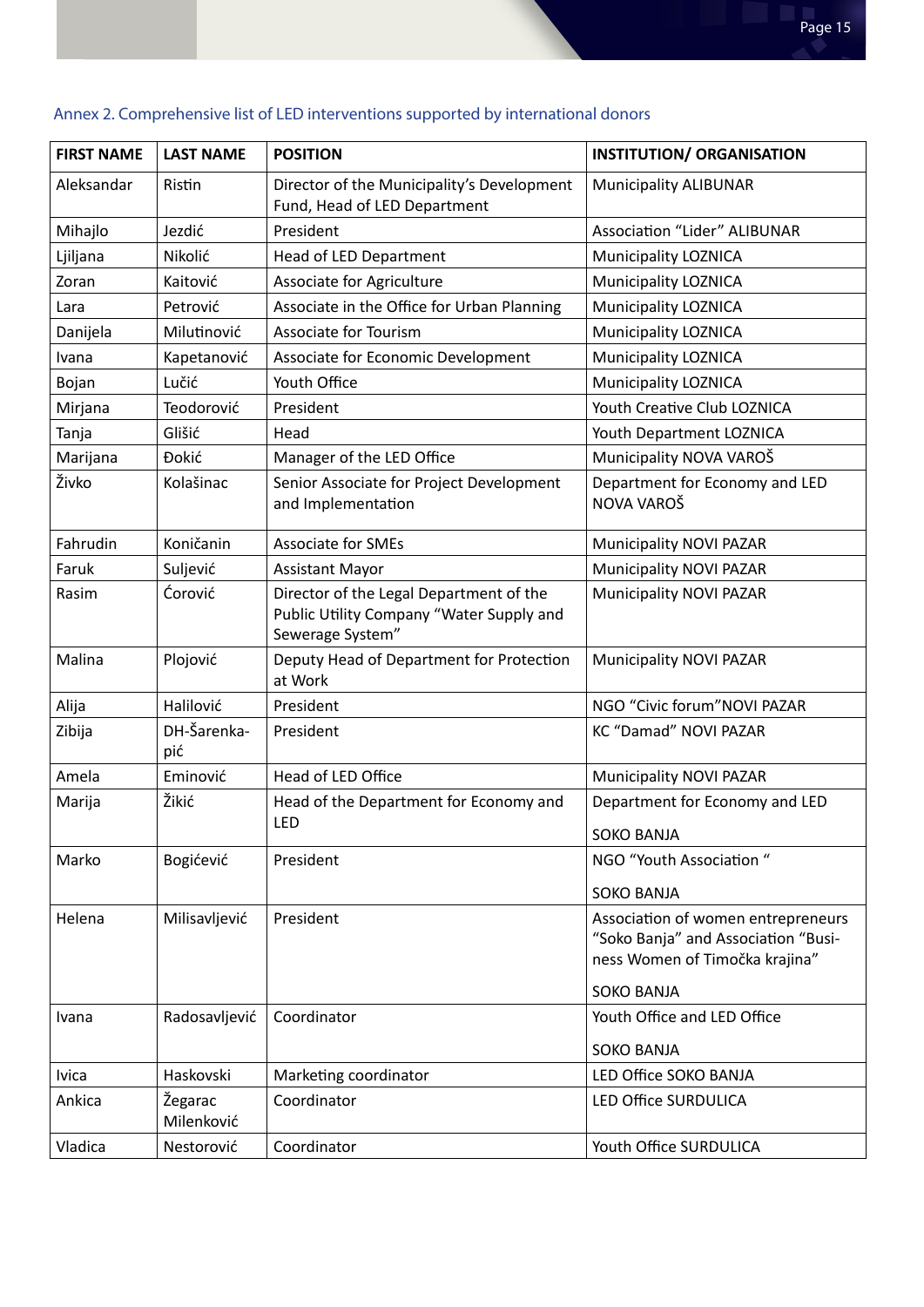| Siniša     | Simonović   | Director                                                                                                   | School for Agriculture and Forestry -<br>Josif Pančić SURDULICA        |  |  |  |
|------------|-------------|------------------------------------------------------------------------------------------------------------|------------------------------------------------------------------------|--|--|--|
| Miroljub   | Salimović   | Member                                                                                                     | NGO "Council of Roma Population"<br><b>SURDULICA</b>                   |  |  |  |
| Kardrija   | Redžepović  | President                                                                                                  | "Society for Education of Roma Popu-<br>lation" SURDULICA              |  |  |  |
| Aleksandar | Antić       | President                                                                                                  | "Development Fund", part of the Mu-<br>nicipality SURDULICA            |  |  |  |
| Milena     | Radović     | Coordinator                                                                                                | <b>LED Office SVILAJNAC</b>                                            |  |  |  |
| Maja       | Zdravković  | <b>LED Project Management</b>                                                                              | Department for LED VRNJAČKA BANJA                                      |  |  |  |
| Slavica    | Pajić       | Owner                                                                                                      | Private company Poliplasta                                             |  |  |  |
|            |             |                                                                                                            | <b>VRNJAČKA BANJA</b>                                                  |  |  |  |
| Ivan       | Šljivić     | Owner                                                                                                      | Private company Fluidotehnika                                          |  |  |  |
|            |             |                                                                                                            | VRNJAČKA BANJA                                                         |  |  |  |
| Gorica     | Stojanović  | Director                                                                                                   | Association of Parents of Children with<br>Disabilities VRNJAČKA BANJA |  |  |  |
| Slavica    | Gašić       | Owner                                                                                                      | Private company Tehnodent                                              |  |  |  |
|            |             |                                                                                                            | <b>VRNJAČKA BANJA</b>                                                  |  |  |  |
| Slaviša    | Paunović    | <b>Employee at the Municipality</b>                                                                        | <b>VRNJAČKA BANJA</b>                                                  |  |  |  |
| Ljiljana   | Radaković   | Head of the Department for General Admin-<br>istration                                                     | Municipality VRNJAČKA BANJA                                            |  |  |  |
| Valentina  | Krstić      | <b>LED Coordinator</b>                                                                                     | Municipality VRNJAČKA BANJA                                            |  |  |  |
| Biljana    | Stankovic   | Director                                                                                                   | Centre for the Development of the<br>Jablanica and Pcinja Districts    |  |  |  |
| Slađana    | Gruičić     | Secretary of the Board for Local Economic<br>Development                                                   | Standing Conference of Towns and<br>Municipalities (SKGO)              |  |  |  |
| Marko      | Vujačić     | Deputy Manager of the Program European<br>Partnership with Municipalities - EU PRO-<br><b>GRES</b>         | <b>EU PROGRES</b>                                                      |  |  |  |
| Nebojša    | Rančić      | Team Leader of USAID SLD for Special Proj-<br>ects and Inspecijalne projekte i međusektor-<br>sku saradnju | <b>USAID</b>                                                           |  |  |  |
| Daniela    | Kostadinova | Project Manager-Municipal Economic De-<br>velopment in Eastern Serbia                                      | Deutsche Gesellschaft für Internatio-<br>nale Zusammenarbeit (GIZ)     |  |  |  |